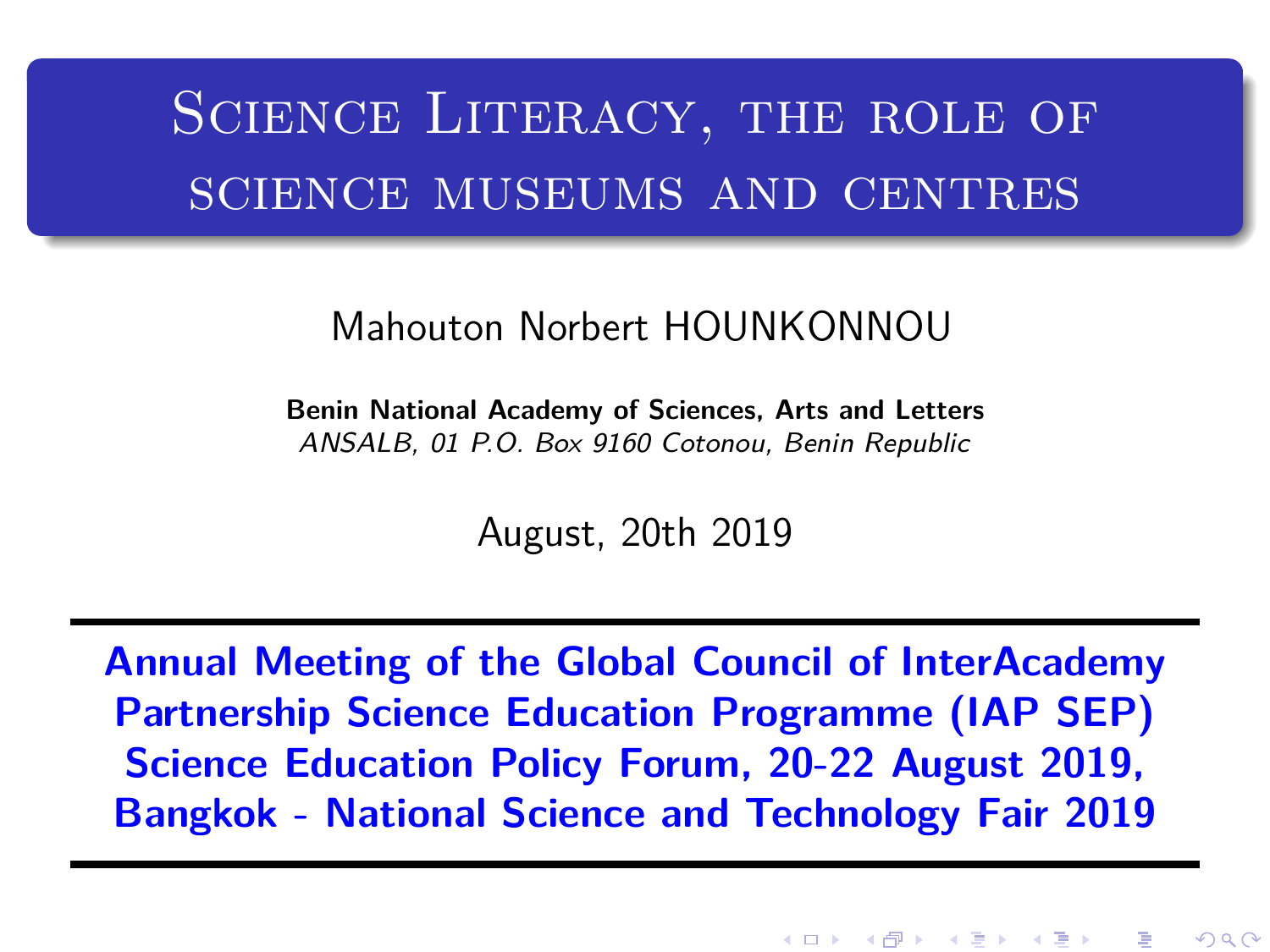### What are the facts ?

Addressing grand challenges of this century, which are so well defined within the framework of international agendas (2030 Agenda, 2063 African Union Agenda, Paris Agreement, Sendai Framework, etc.), undoubtedly requires science-based responses towards sustainable solutions.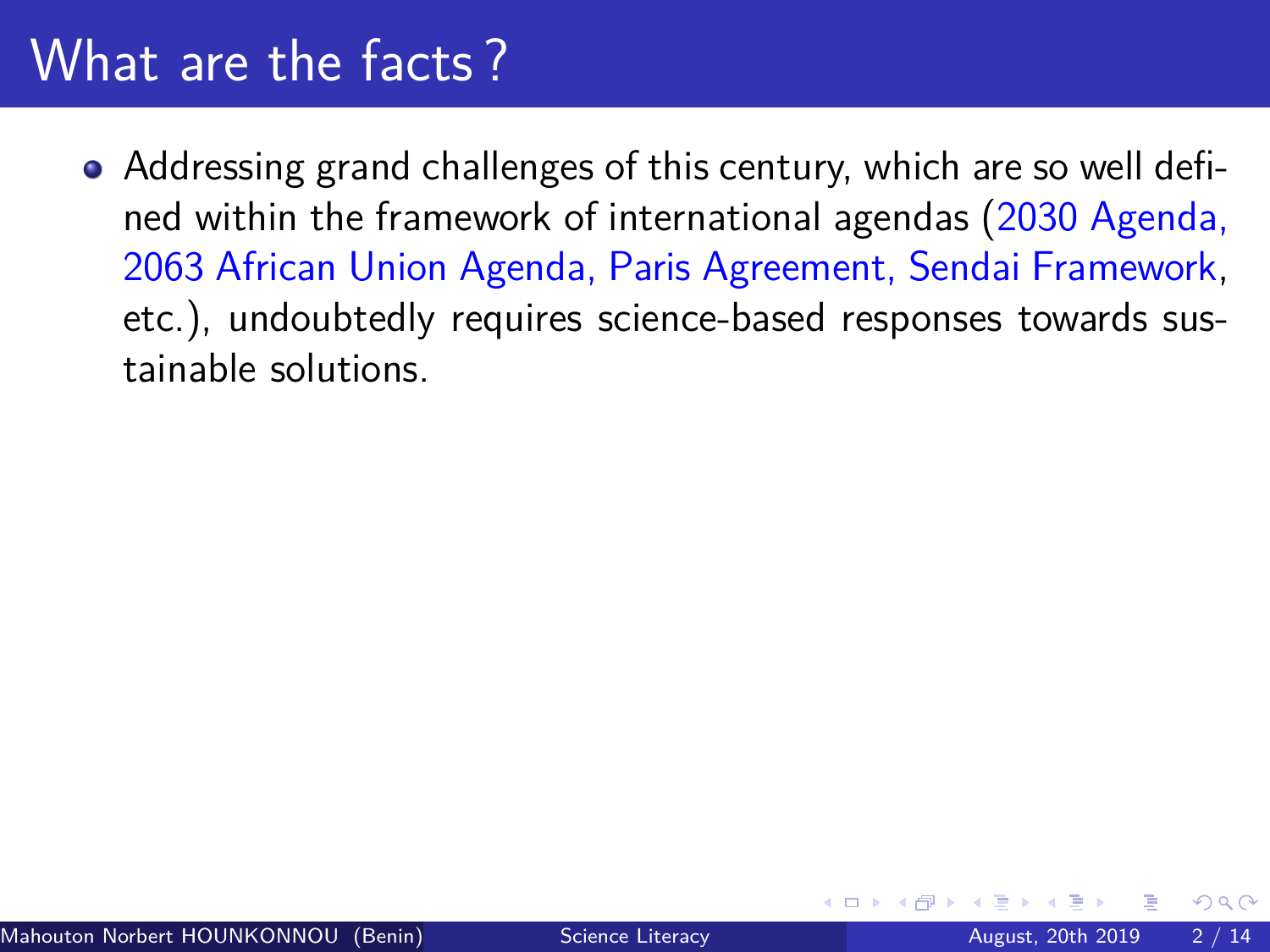### <span id="page-2-0"></span>What are the facts ?

- Addressing grand challenges of this century, which are so well defined within the framework of international agendas (2030 Agenda, 2063 African Union Agenda, Paris Agreement, Sendai Framework, etc.), undoubtedly requires science-based responses towards sustainable solutions.
- Unfortunately, the growing world population living on this planet Earth, with limited resources, lacks enough understanding the vital contributions that science, technology, engineering and mathematics (STEM) make in meeting these challenges.

 $200$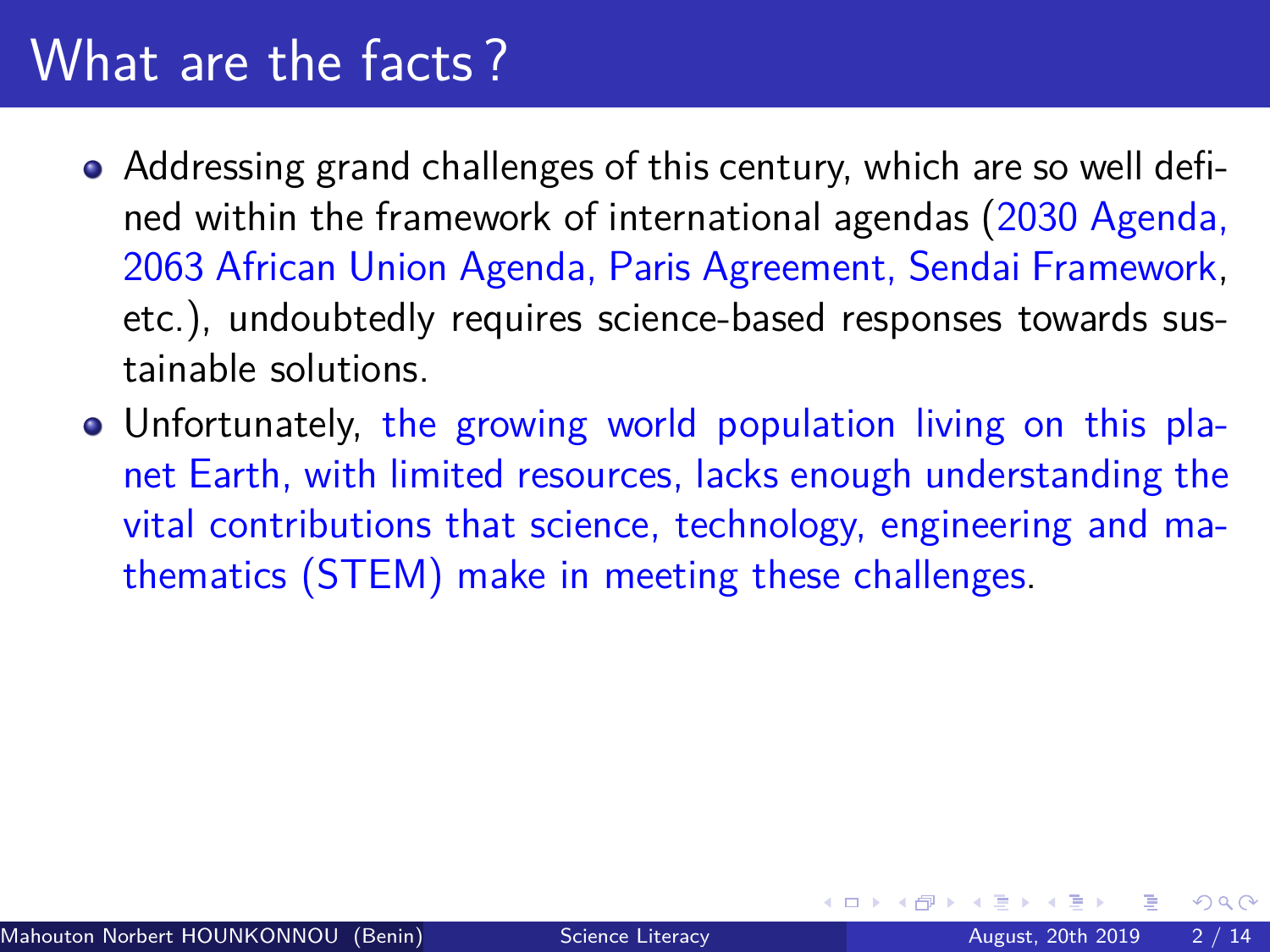### What are the facts ?

- Addressing grand challenges of this century, which are so well defined within the framework of international agendas (2030 Agenda, 2063 African Union Agenda, Paris Agreement, Sendai Framework, etc.), undoubtedly requires science-based responses towards sustainable solutions.
- Unfortunately, the growing world population living on this planet Earth, with limited resources, lacks enough understanding the vital contributions that science, technology, engineering and mathematics (STEM) make in meeting these challenges.
- Science literacy as an integral part of science education in extending the knowledge and understanding of STEM concepts and processes to society at large (for decision making, participation in civic and cultural affairs, and economic productivity), must help break this gap by providing the basis for ability to engage with STEM-related issues and innovative ide[as.](#page-2-0)  $QQ$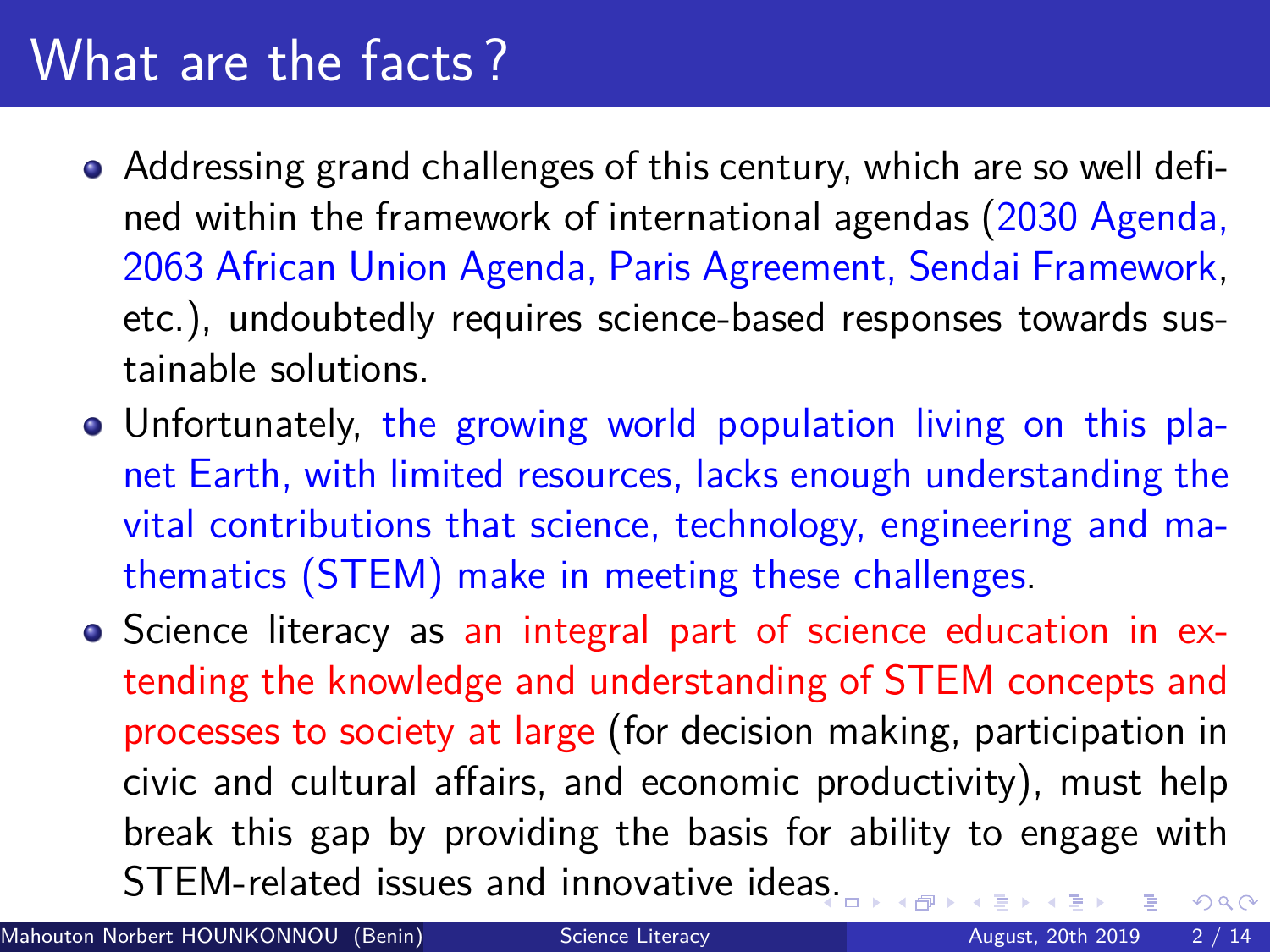The main objective is to train citizens and society to be willing to engage in reasoned discourse about STEM, which requires to :

• Recognize, offer and evaluate explanations for a range of natural and technological phenomena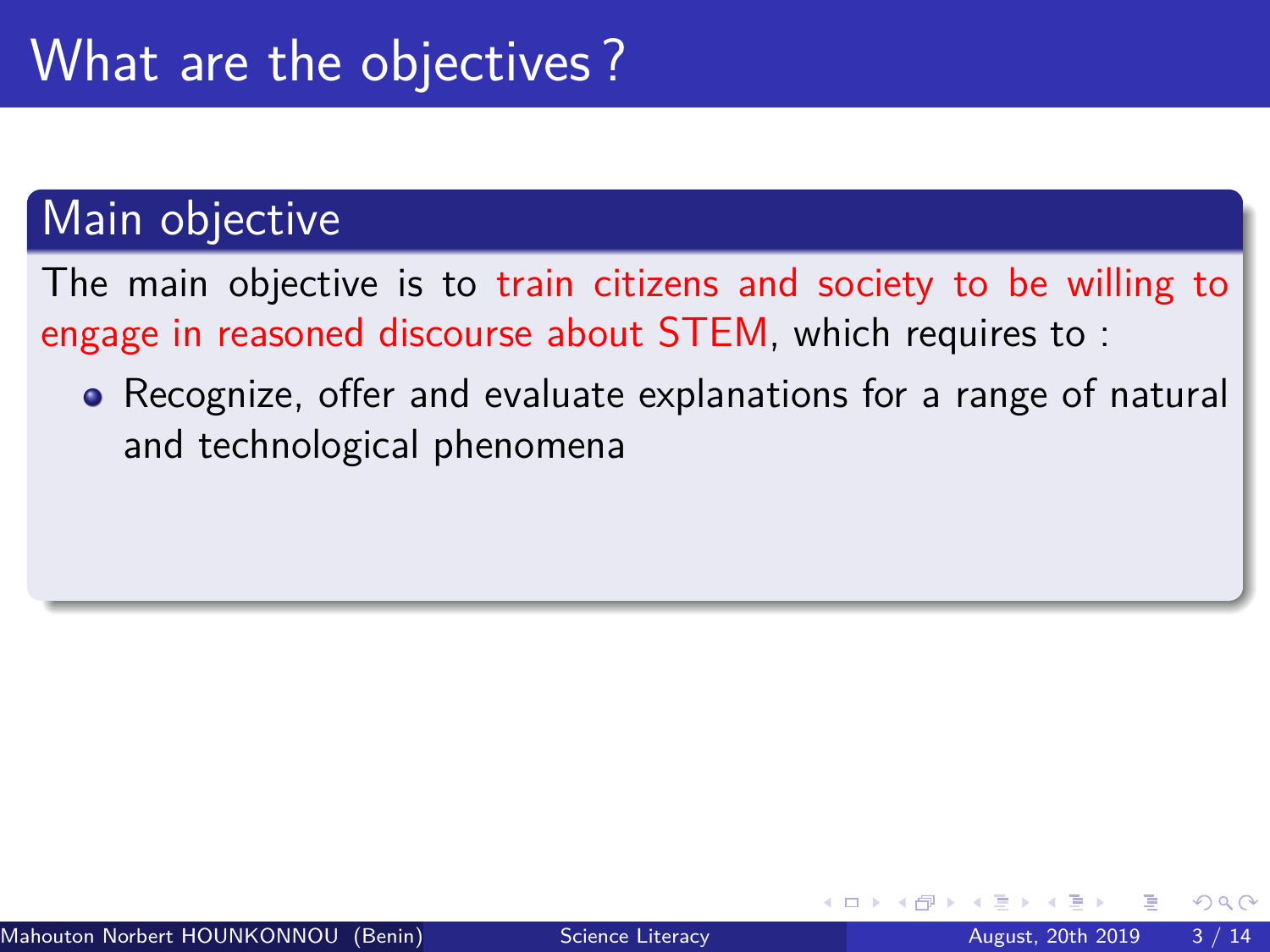The main objective is to train citizens and society to be willing to engage in reasoned discourse about STEM, which requires to :

- Recognize, offer and evaluate explanations for a range of natural and technological phenomena
- Evaluate and design scientific inquiry, and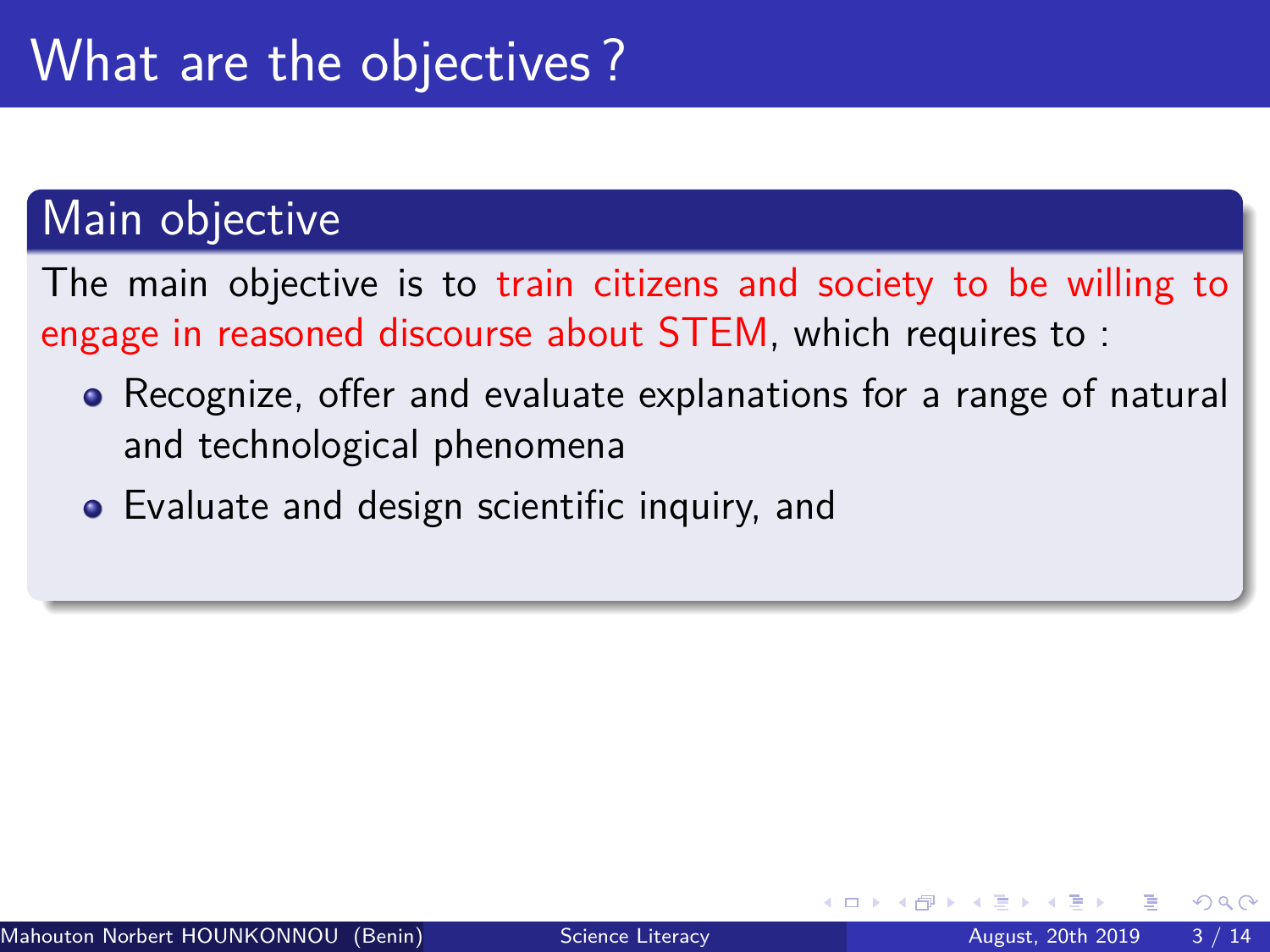The main objective is to train citizens and society to be willing to engage in reasoned discourse about STEM, which requires to :

- Recognize, offer and evaluate explanations for a range of natural and technological phenomena
- Evaluate and design scientific inquiry, and
- **Interpret data and evidence scientifically.**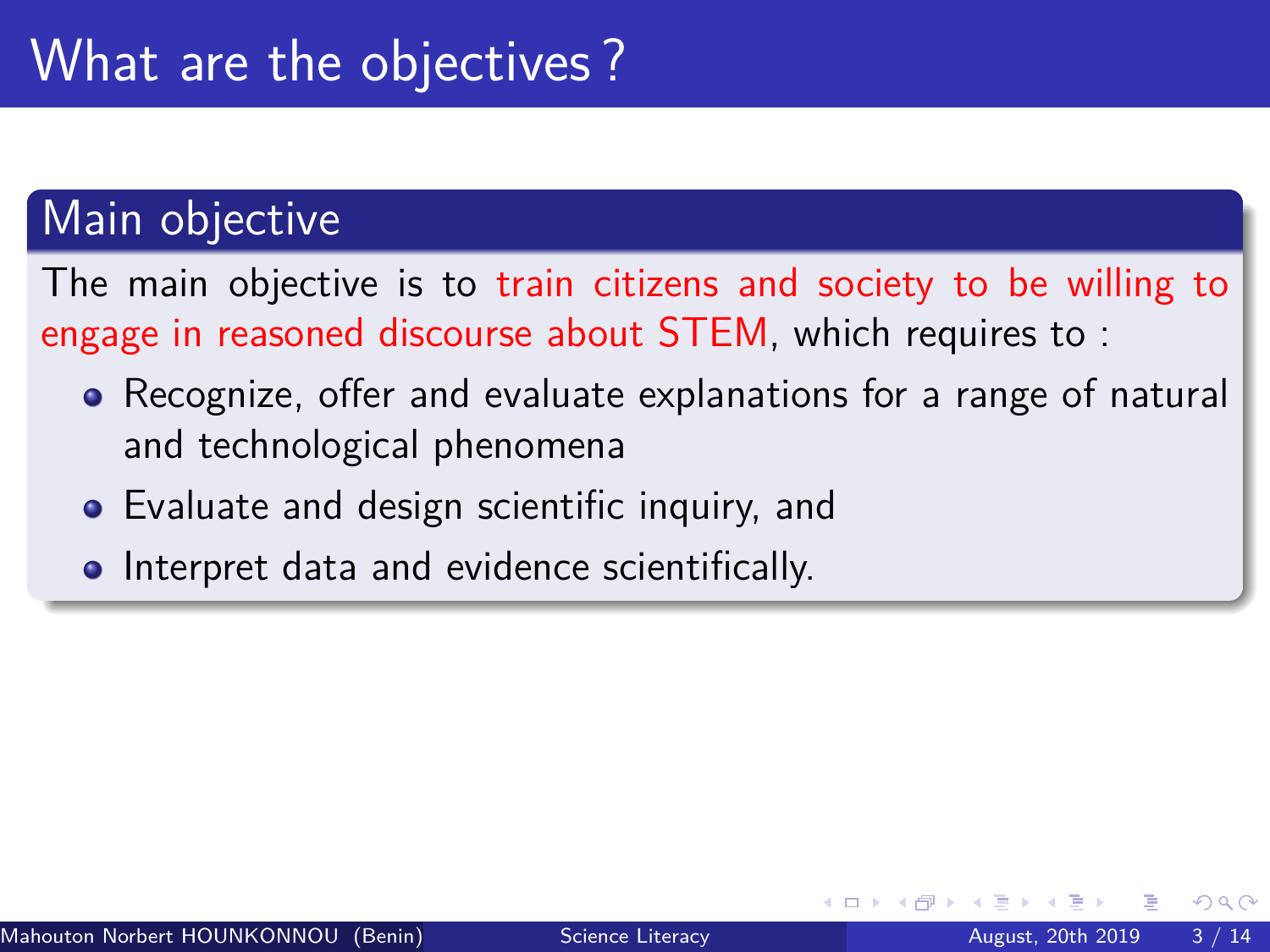The main objective is to train citizens and society to be willing to engage in reasoned discourse about STEM, which requires to :

- Recognize, offer and evaluate explanations for a range of natural and technological phenomena
- Evaluate and design scientific inquiry, and
- **Interpret data and evidence scientifically.**

#### Main actions

**1** The promotion of the STEM understanding, and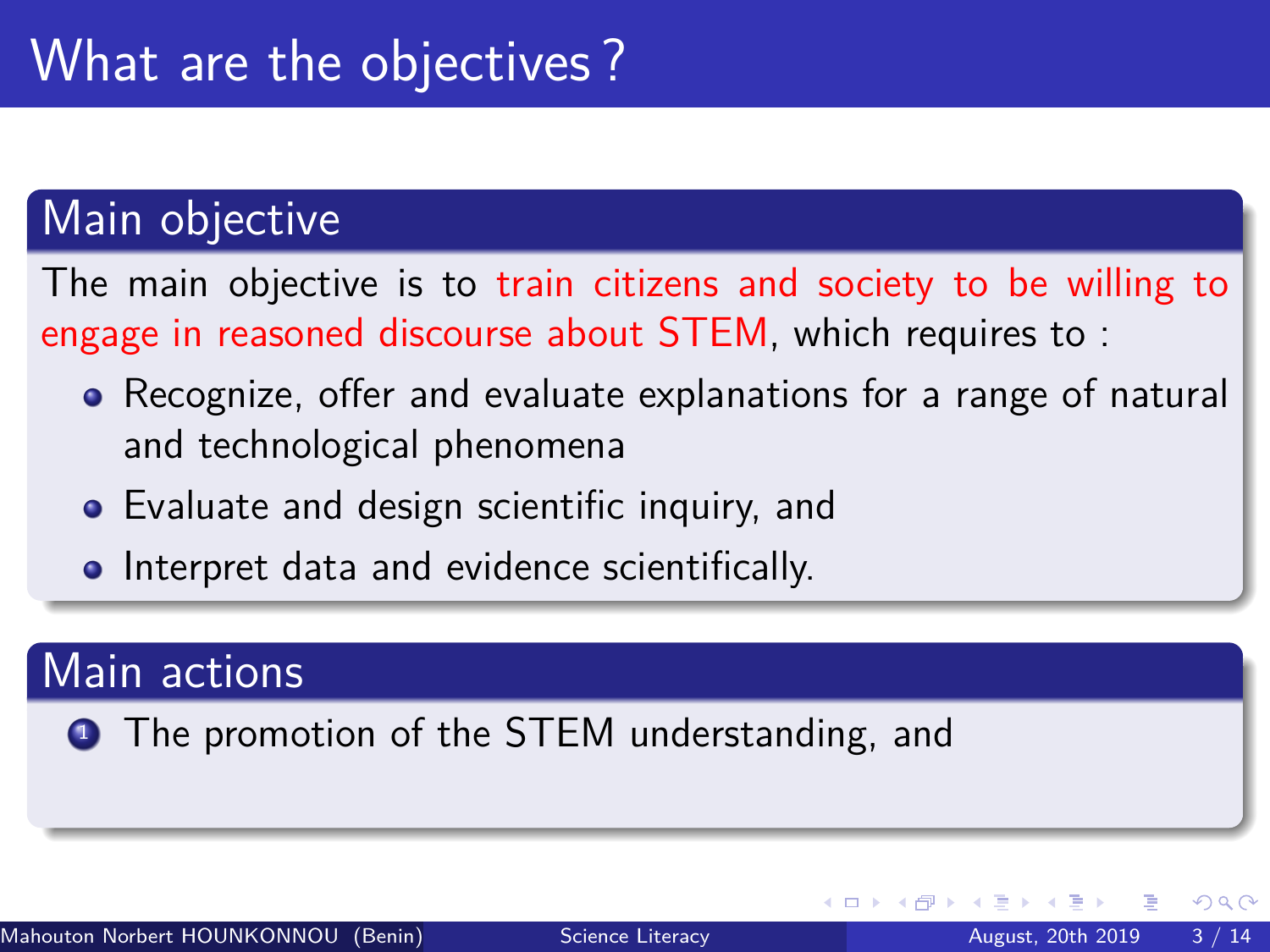The main objective is to train citizens and society to be willing to engage in reasoned discourse about STEM, which requires to :

- Recognize, offer and evaluate explanations for a range of natural and technological phenomena
- Evaluate and design scientific inquiry, and
- **Interpret data and evidence scientifically.**

#### Main actions

- **1** The promotion of the STEM understanding, and
- **2** The expansion of the science literacy.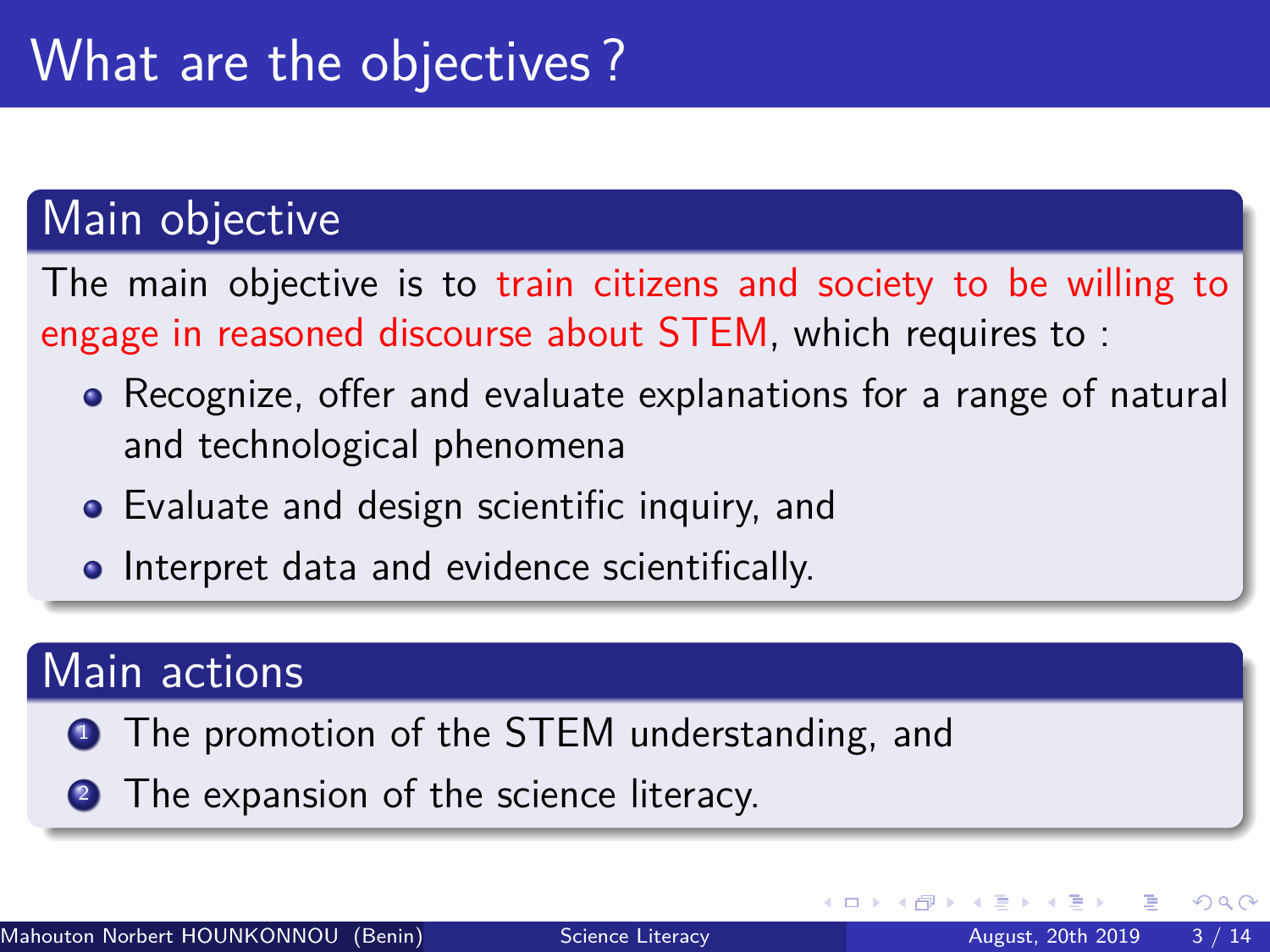How to define science (or more globally STEM) literacy ?

### S-T-E-M

[\[Pimthong](#page-48-0) et al. (2018)] defined STEM as the integration of science  $(S)$ , technology  $(T)$ , engineering  $(E)$  and mathematics  $(M)$ , which relate to both workforce and daily life experiences.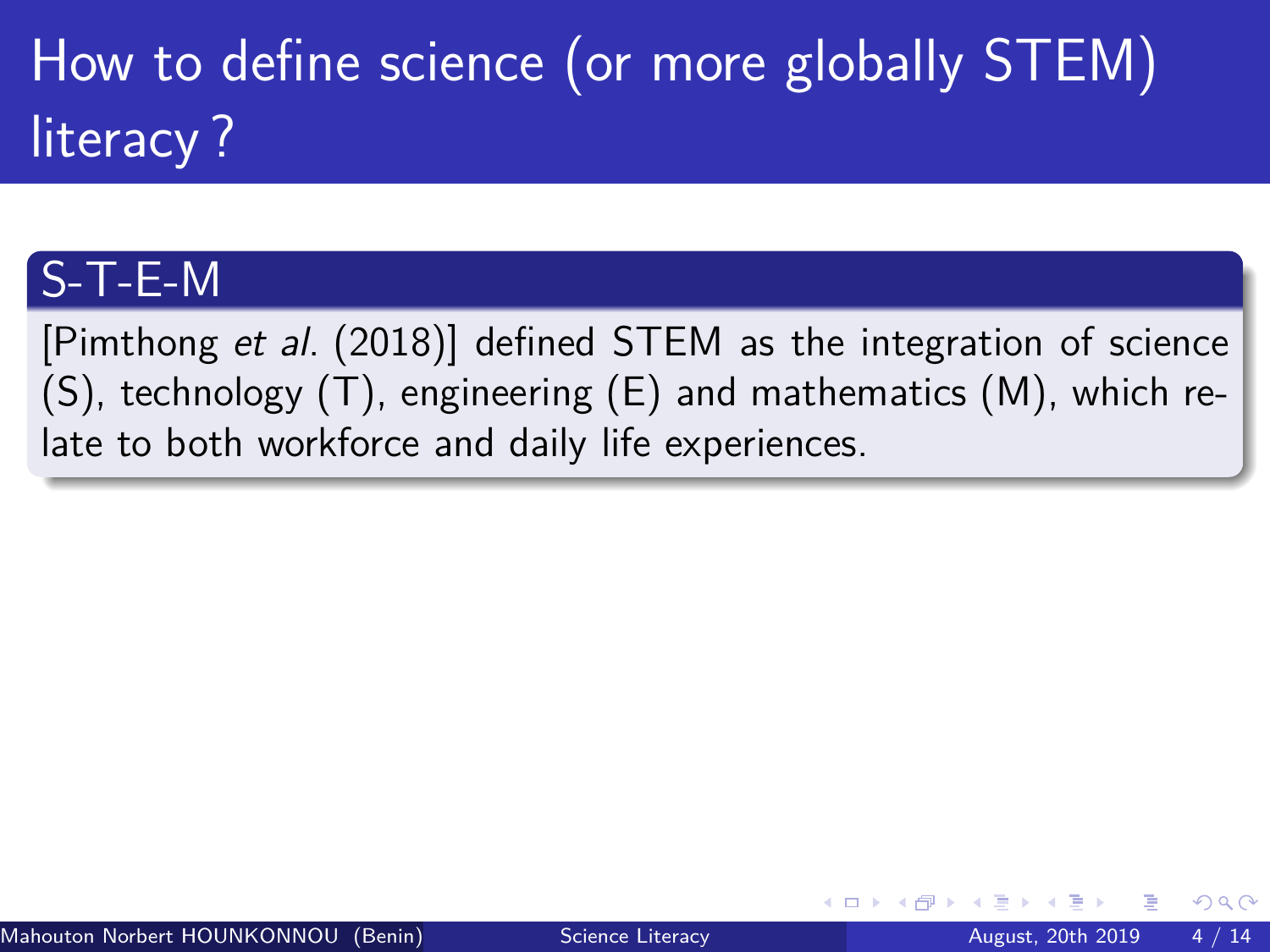# How to define science (or more globally STEM) literacy ?

### S-T-E-M

[\[Pimthong](#page-48-0) et al. (2018)] defined STEM as the integration of science  $(S)$ , technology  $(T)$ , engineering  $(E)$  and mathematics  $(M)$ , which relate to both workforce and daily life experiences.

#### Science literacy

University of Nebraska (United States of America) explained so well succinctly **science literacy** as an enhanced capacity, both at the individual and collective levels, to make effective decisions grounded in STEM-informed analyses of complex, real-world challenges associated with food, fuel, water, landscape, and people issues.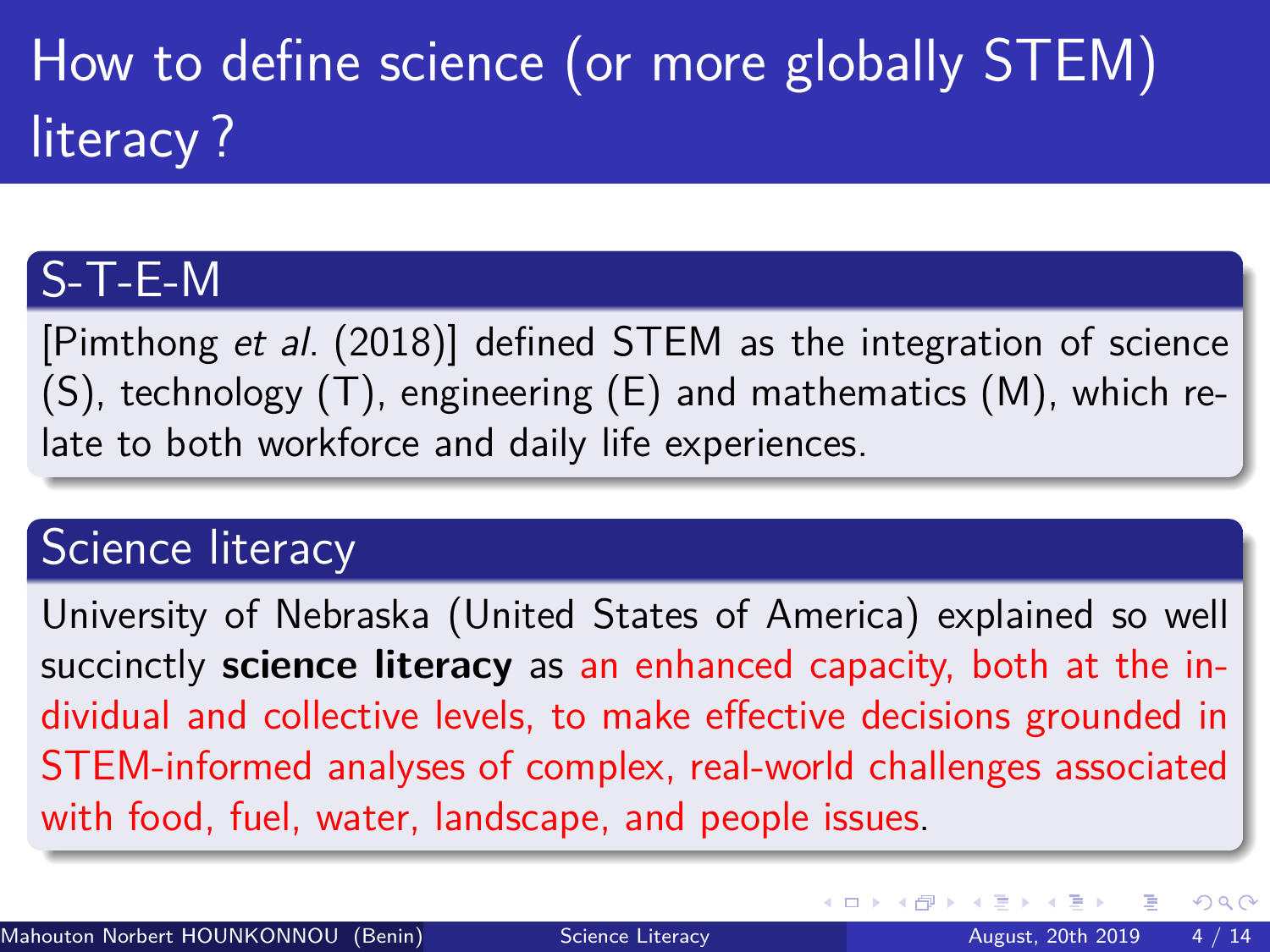### How important are STEM ?

STEM is relevant because in the nature of the world, each discipline (S-T-E-M) does not exist alone. Complex and multidimensional problems are encountered by all [\[Moomaw \(2013\),](#page-47-0) [Talley \(2016\),](#page-48-1) [Vasquez](#page-47-1) et al. (2013)].

 $200$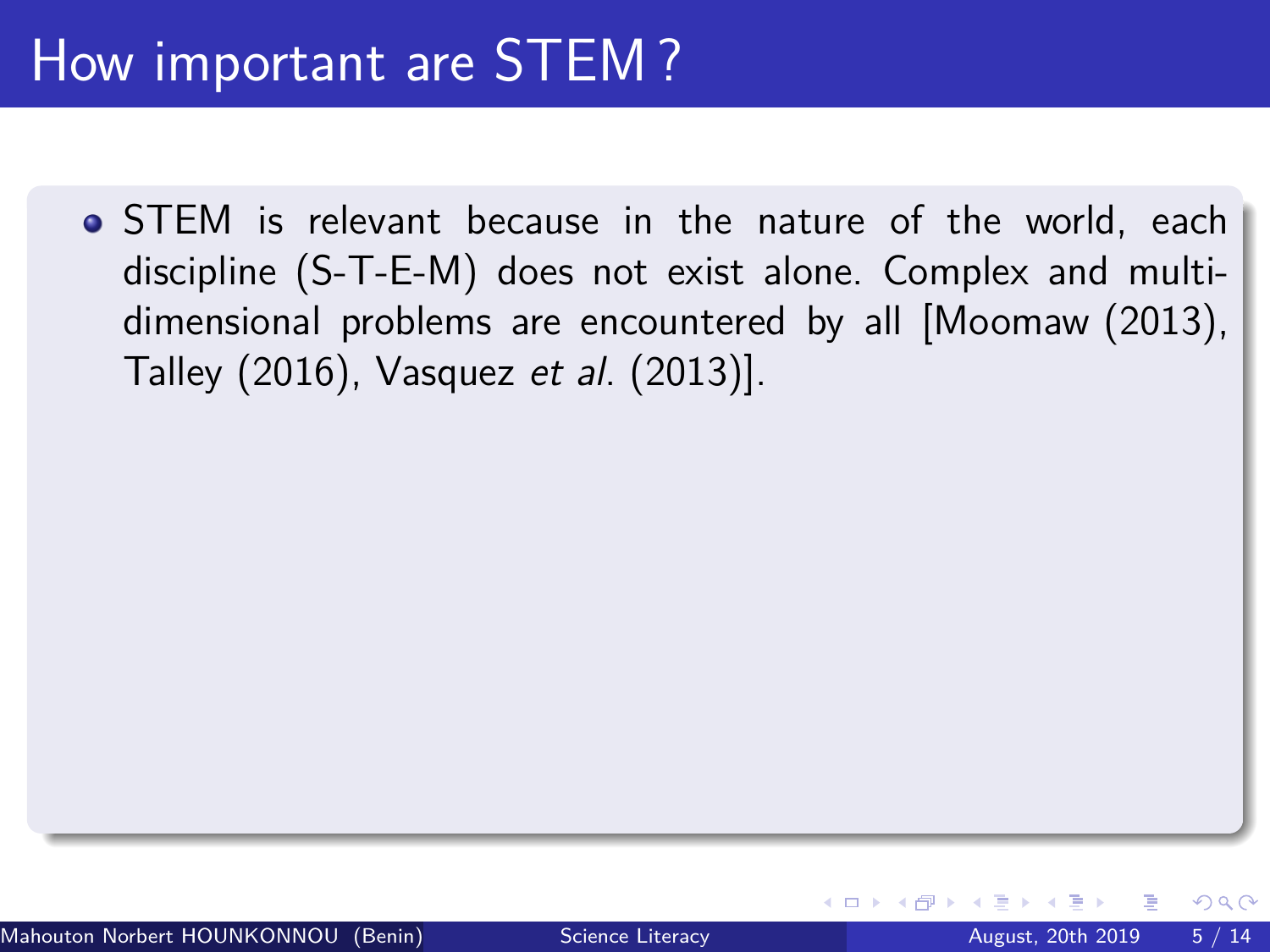### How important are STEM ?

- STEM is relevant because in the nature of the world, each discipline (S-T-E-M) does not exist alone. Complex and multidimensional problems are encountered by all [\[Moomaw \(2013\),](#page-47-0) [Talley \(2016\),](#page-48-1) [Vasquez](#page-47-1) et al. (2013)].
- STEM Education is provided to achieve educational aims that prepare people for future life and the workforce [\[Pimthong](#page-48-0) et al. (2018)].

 $QQ$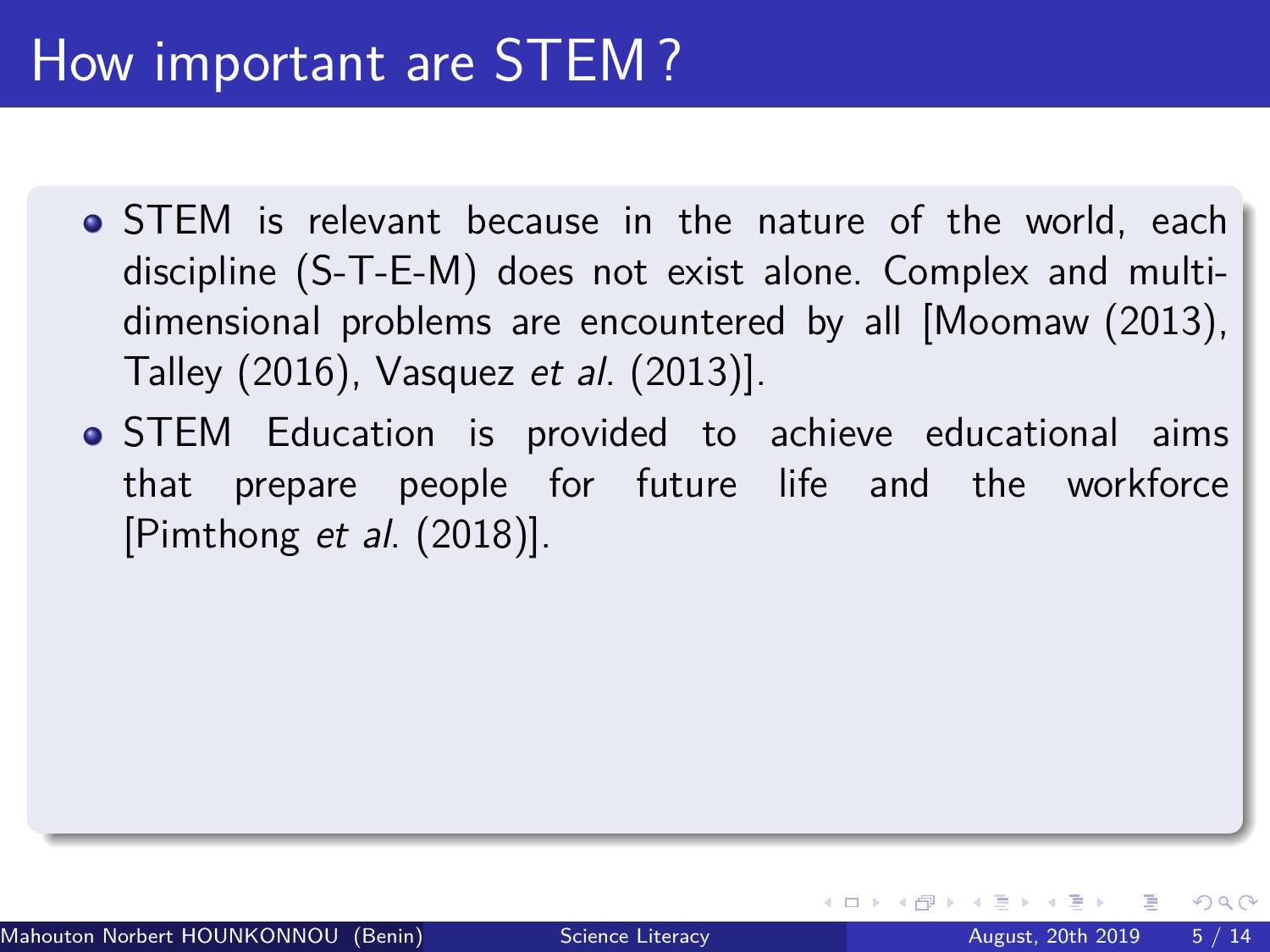- STEM is relevant because in the nature of the world, each discipline (S-T-E-M) does not exist alone. Complex and multidimensional problems are encountered by all [\[Moomaw \(2013\),](#page-47-0) [Talley \(2016\),](#page-48-1) [Vasquez](#page-47-1) et al. (2013)].
- STEM Education is provided to achieve educational aims that prepare people for future life and the workforce [\[Pimthong](#page-48-0) et al. (2018)].
- The integration and application of S-T-E-M concepts and processes are required by all, and young people should have opportunities to participate in real multidisciplinary situations [\[Bybee \(2010,2013\),](#page-46-0) [English \(2017\),](#page-46-1) [Stohlmann](#page-47-2) et al. (2011), Vasquez et al[. \(2013\)\]](#page-47-1).

 $\eta$ are G.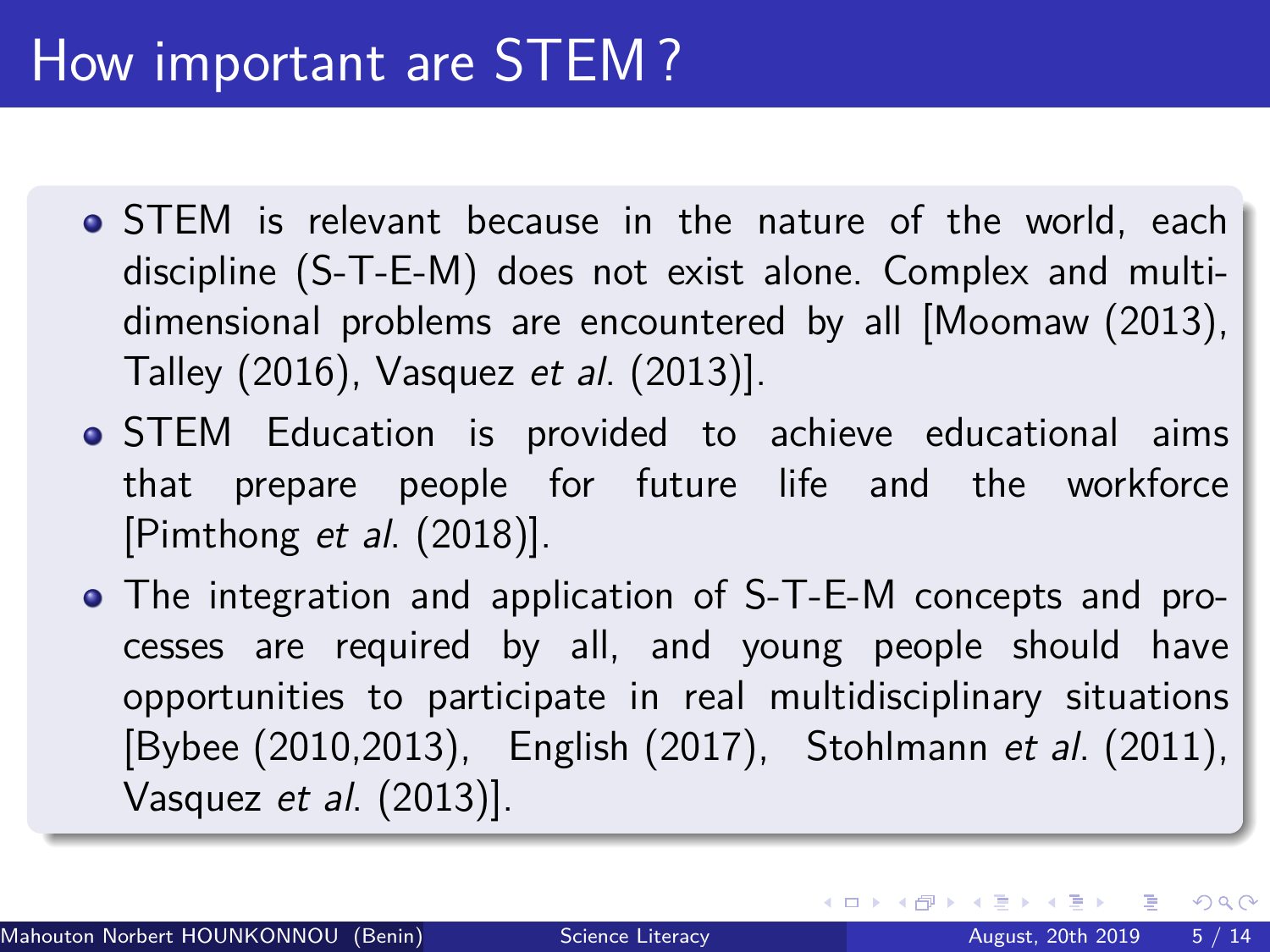Scientific literacy can be grouped in three categories : practical, civic and cultural.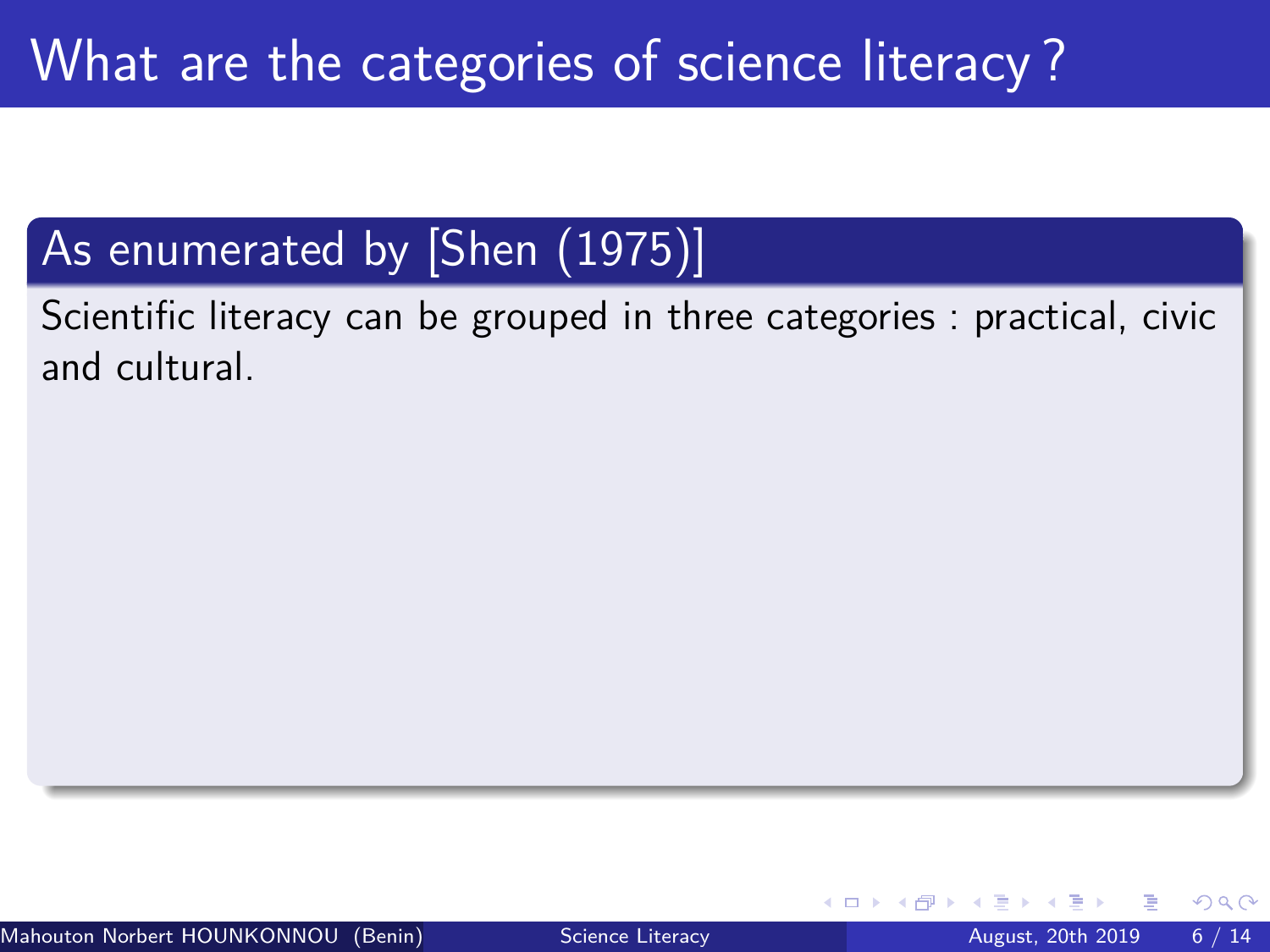Scientific literacy can be grouped in three categories : practical, civic and cultural.

**•** Practical scientific literacy is knowledge that can be used to help solve life's everyday problems ;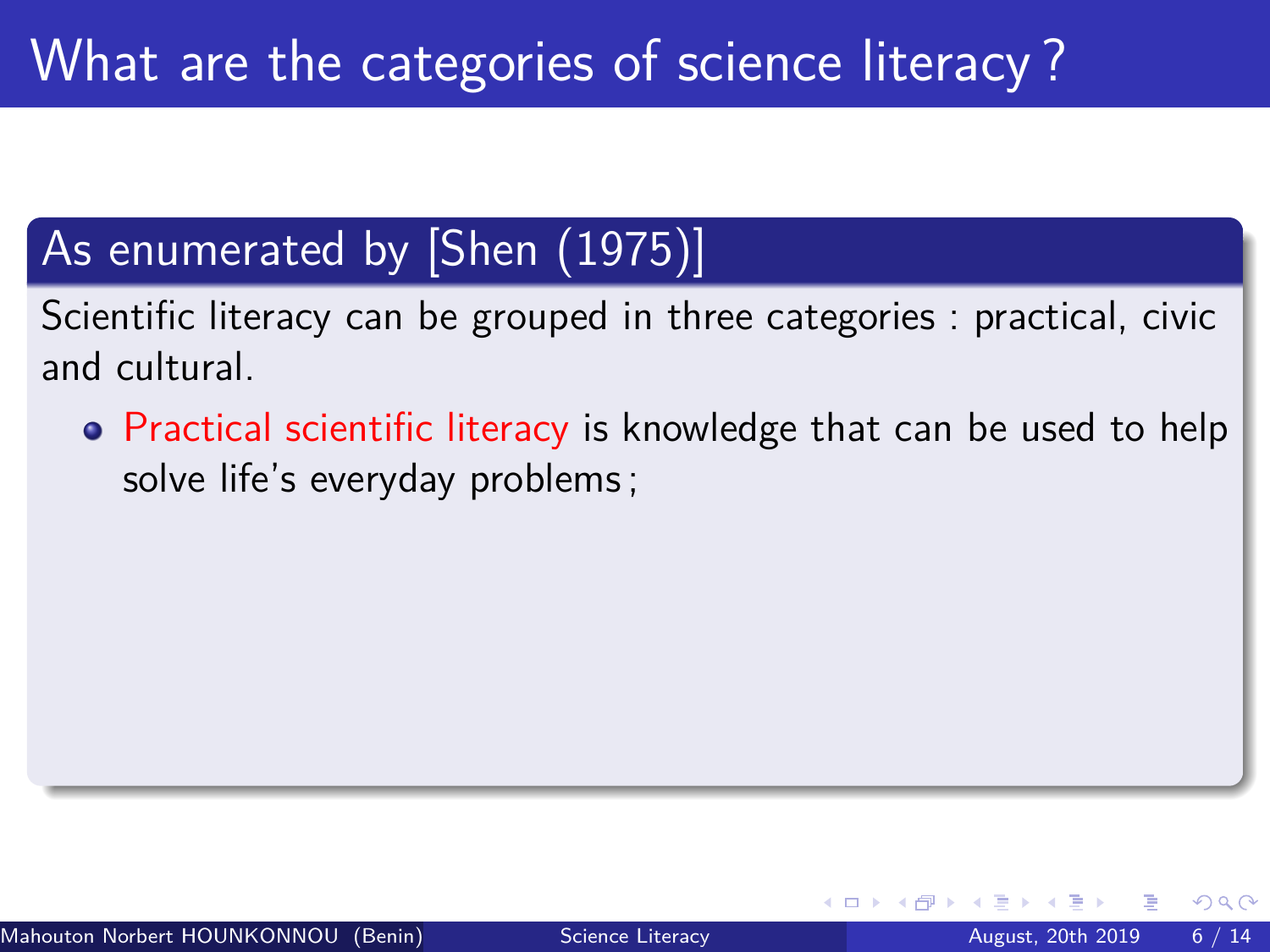Scientific literacy can be grouped in three categories : practical, civic and cultural.

- **•** Practical scientific literacy is knowledge that can be used to help solve life's everyday problems ;
- Civic scientific literacy is the knowledge necessary to play a full part in key decision-making in areas such as health, use of natural resources, energy policy and environmental protection ;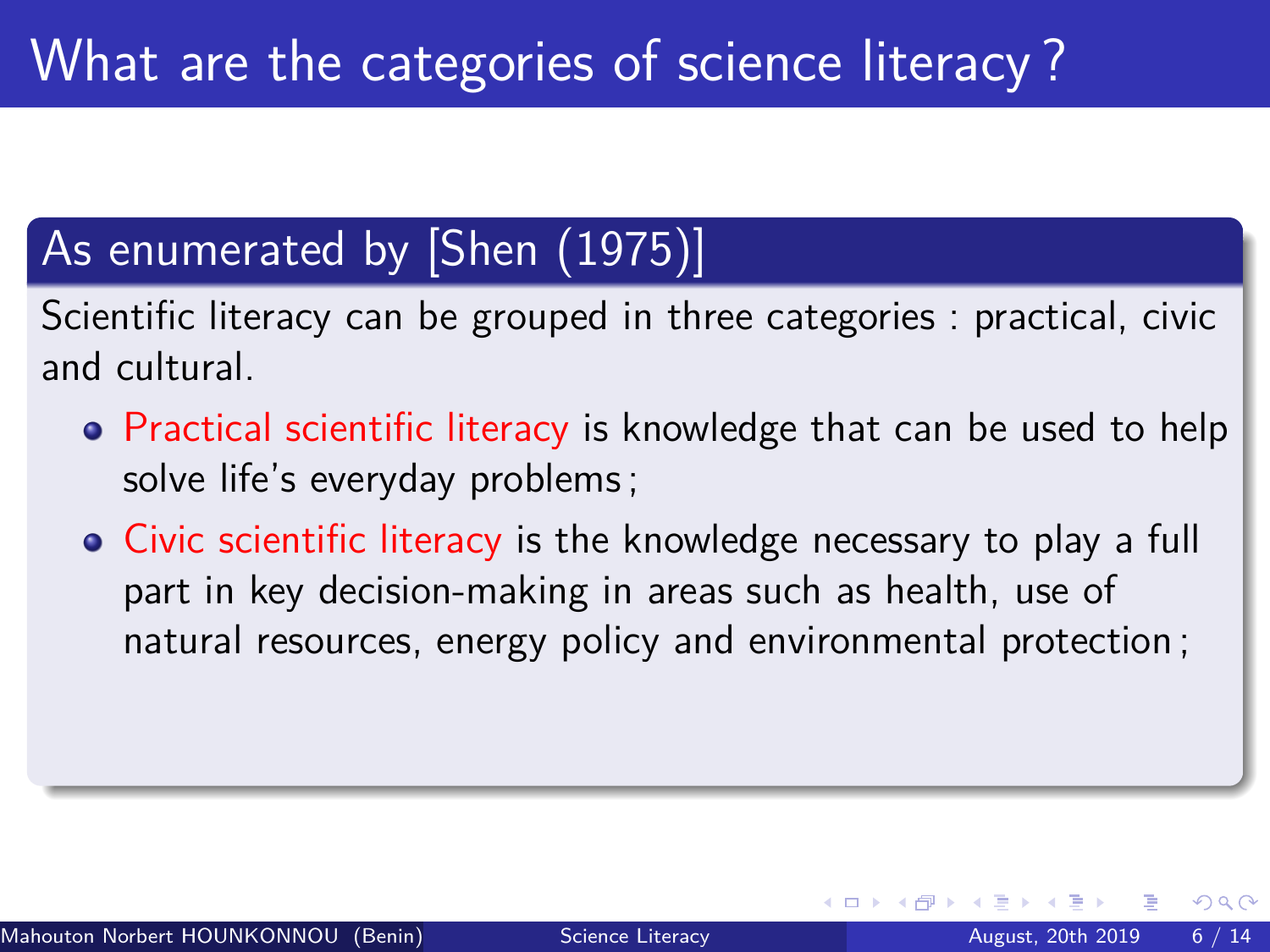Scientific literacy can be grouped in three categories : practical, civic and cultural.

- **•** Practical scientific literacy is knowledge that can be used to help solve life's everyday problems ;
- Civic scientific literacy is the knowledge necessary to play a full part in key decision-making in areas such as health, use of natural resources, energy policy and environmental protection ;
- **Cultural scientific literacy involves knowing those ideas in science** that represent major cultural achievements.

 $200$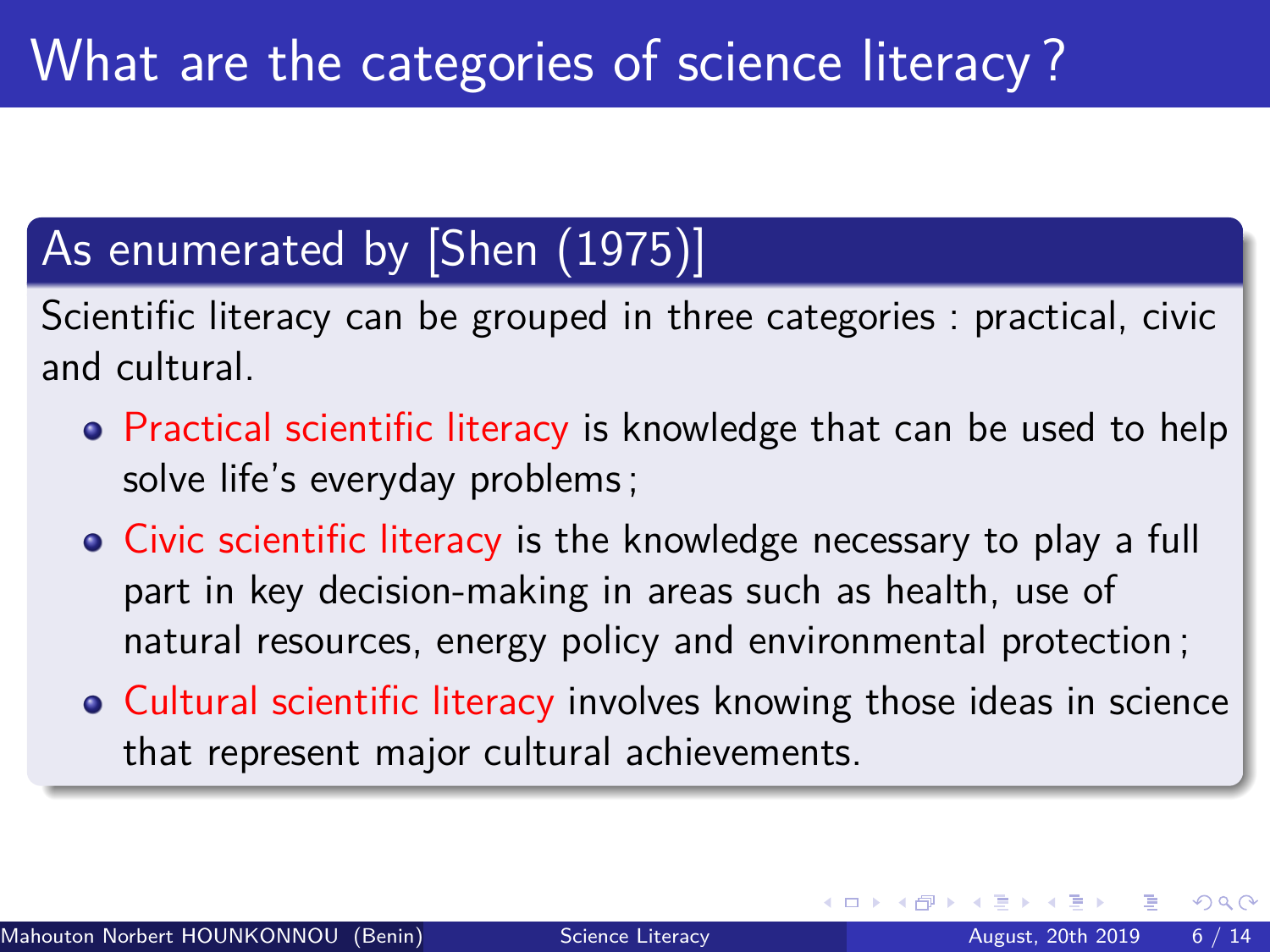### As enumerated by [\[Wellington](#page-47-3) et al. (2001)]

Science literacy should be promoted for **its intrinsic value, citizenship arguments, and utilitarian arguments**.

 $\leftarrow$   $\Box$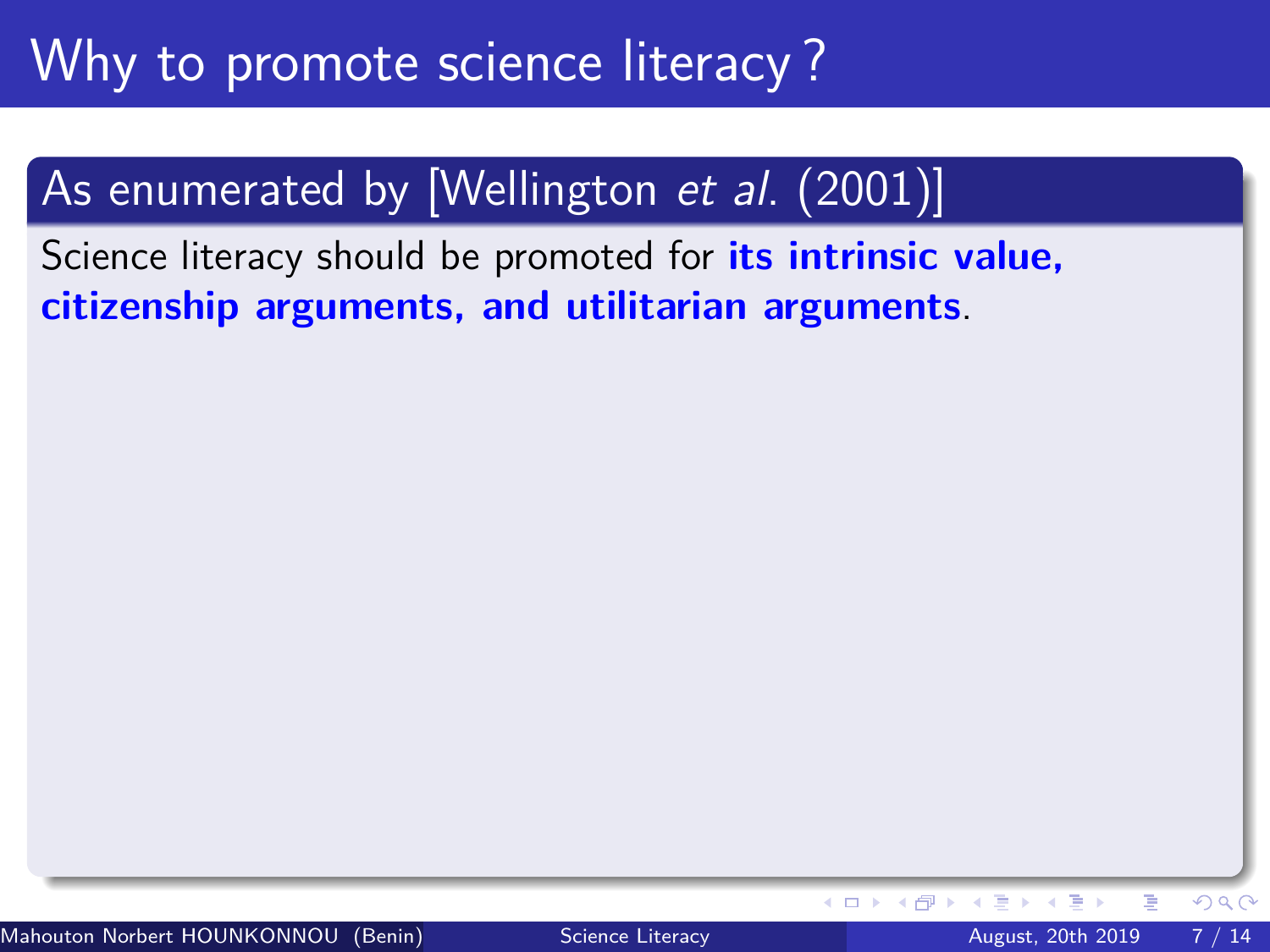### As enumerated by [\[Wellington](#page-47-3) et al. (2001)]

Science literacy should be promoted for **its intrinsic value, citizenship arguments, and utilitarian arguments**.

**Intrinsic value** : make sense of and de-mystifying natural phenomena, understand ourselves, part of our culture.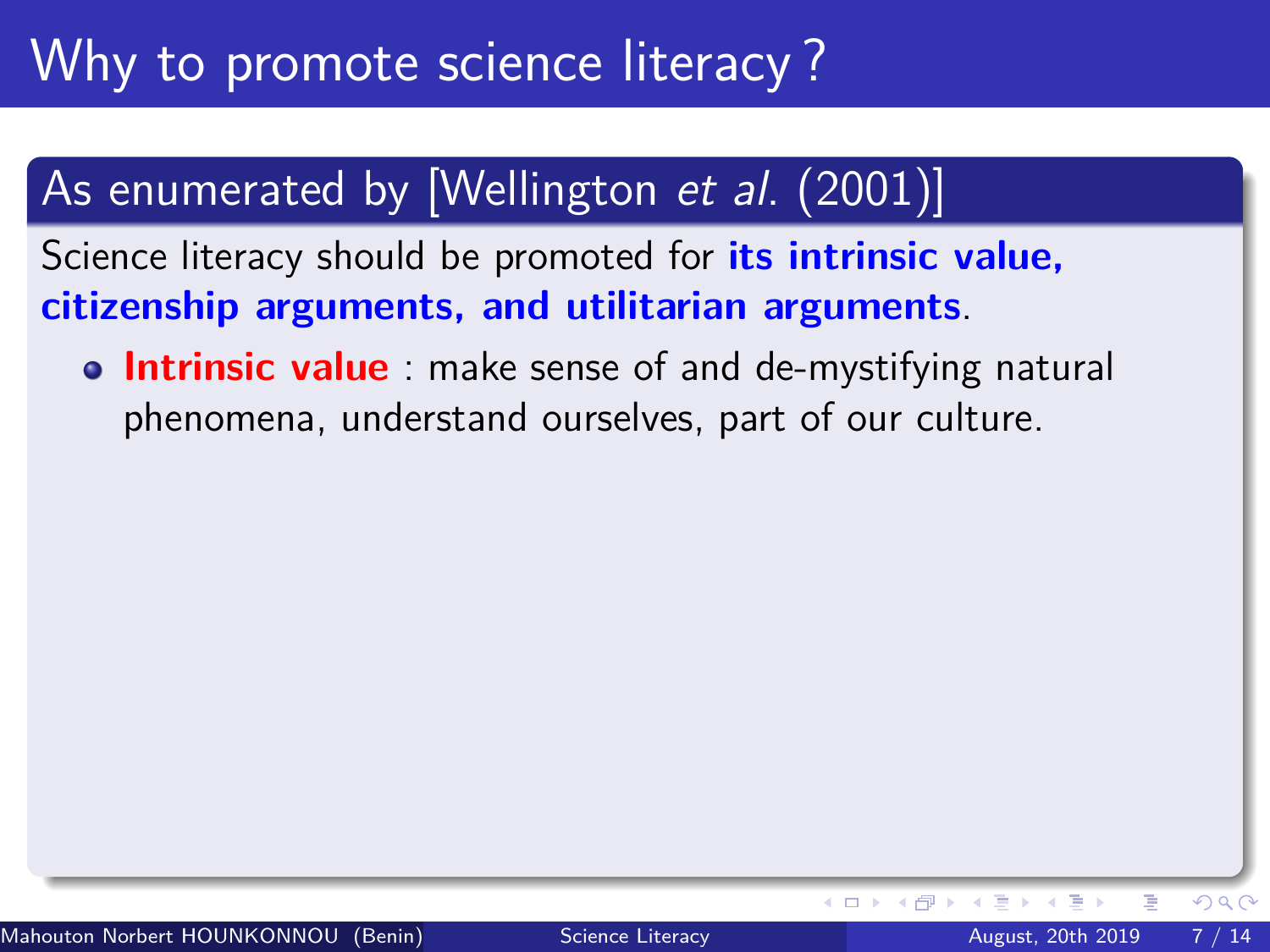### As enumerated by [\[Wellington](#page-47-3) et al. (2001)]

Science literacy should be promoted for **its intrinsic value, citizenship arguments, and utilitarian arguments**.

- **Intrinsic value** : make sense of and de-mystifying natural phenomena, understand ourselves, part of our culture.
- **Citizenship arguments** : science knowledge and knowledge of scientists' work are needed for all citizens to make informed decisions in a democracy. Decision makers need that knowledge and the limitations of scientific evidence to make key decisions.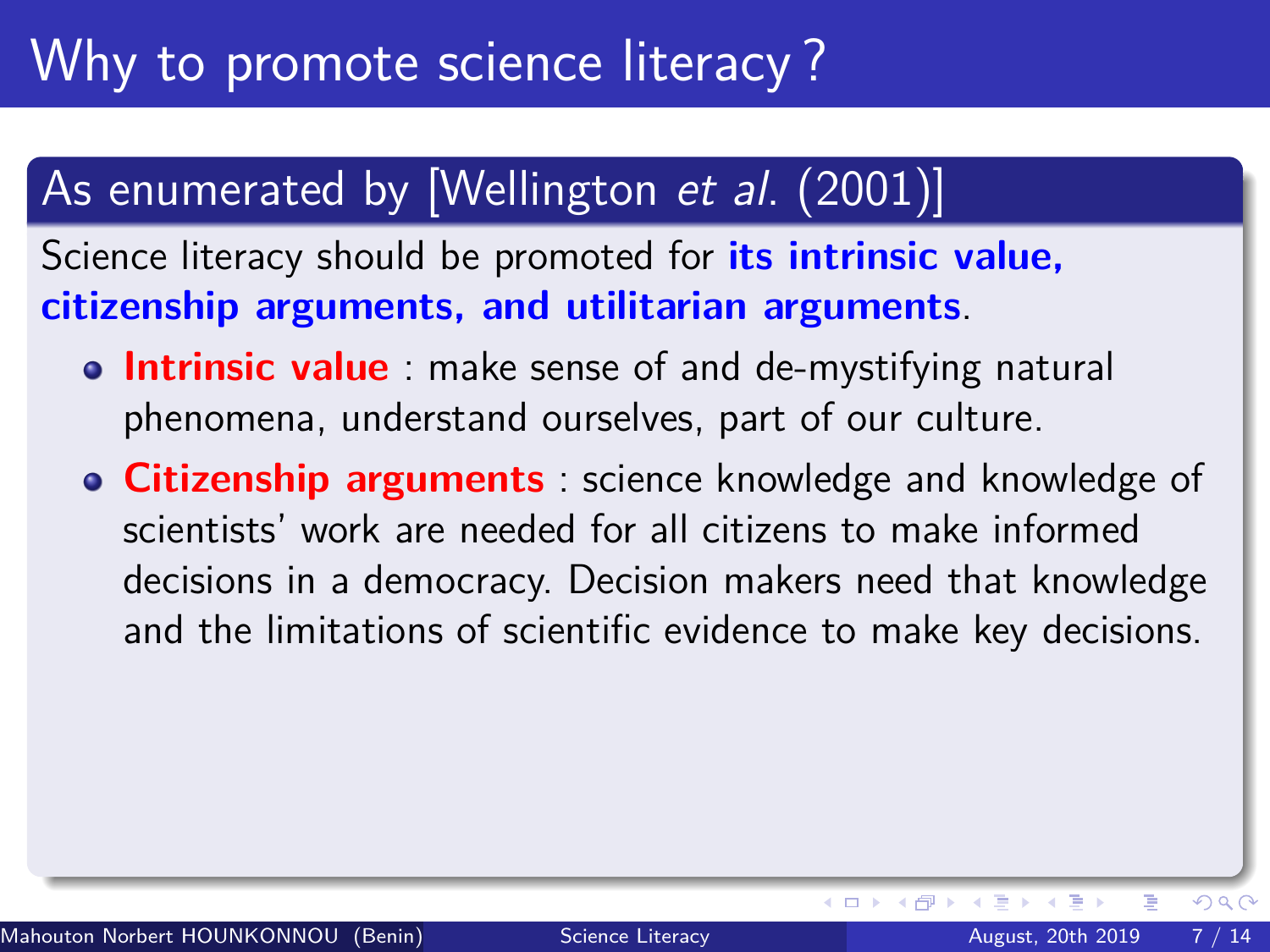### As enumerated by [\[Wellington](#page-47-3) *et al.* (2001)]

Science literacy should be promoted for **its intrinsic value, citizenship arguments, and utilitarian arguments**.

- **Intrinsic value**: make sense of and de-mystifying natural phenomena, understand ourselves, part of our culture.
- **Citizenship arguments** : science knowledge and knowledge of scientists' work are needed for all citizens to make informed decisions in a democracy. Decision makers need that knowledge and the limitations of scientific evidence to make key decisions.
- **Utilitarian arguments** : develop generic skills that are of value to all, prepare some for careers and jobs that involve some science, and develop important attitudes/dispositions such as curiosity, wonder, healthy scepticism, analytical disposition, etc.

 $\Omega$ 

**∢ ロ ▶ ィ 何 ▶ ィ**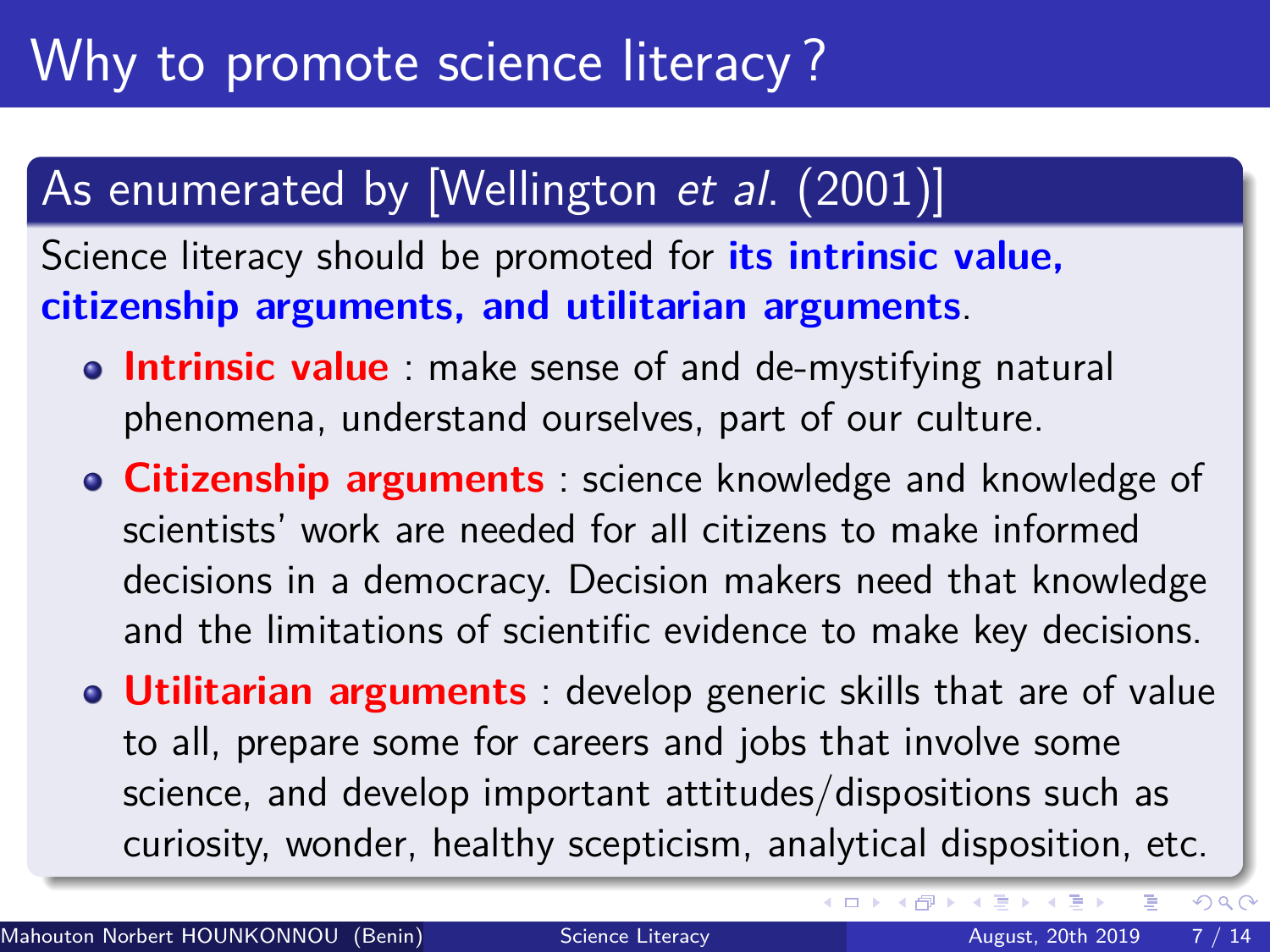## How to promote STEM understanding ?

#### The problem of STEM understanding

Some governments promote STEM Education, and most of people perceive STEM as the integration of Science, Technology, Engineering, and Mathematics, **but they do not really know more about the nature of the integration**. They do not understand how the four disciplines are integrated, neither everybody aware the outcomes of the integration.

つひひ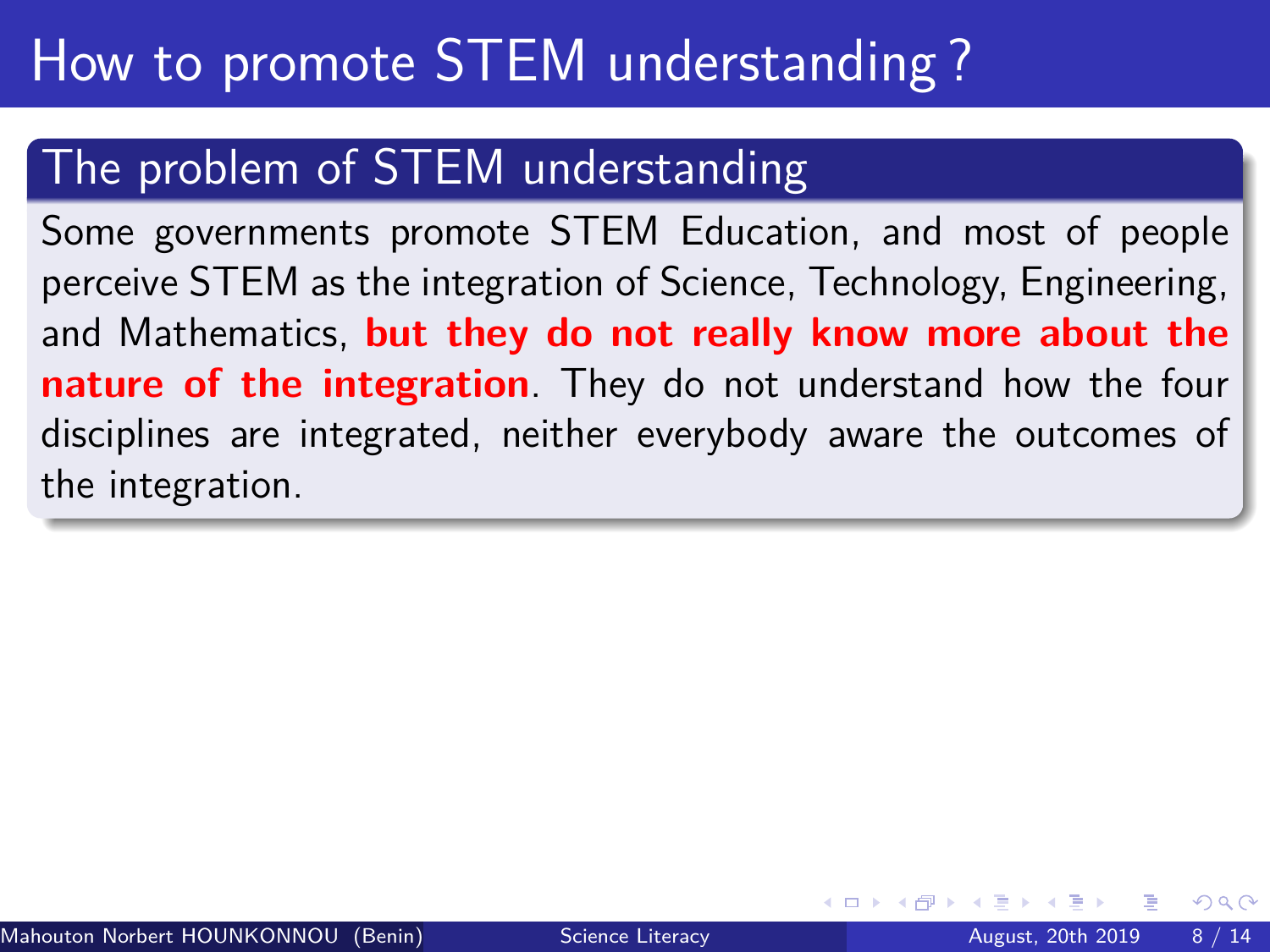#### The problem of STEM understanding

Some governments promote STEM Education, and most of people perceive STEM as the integration of Science, Technology, Engineering, and Mathematics, **but they do not really know more about the nature of the integration**. They do not understand how the four disciplines are integrated, neither everybody aware the outcomes of the integration.

### The key of STEM understanding promotion

[Rinkie et al [\(2016\)\]](#page-46-2) assume that **teachers are a key and their preparation is important.** Also important is **the role of young academies**.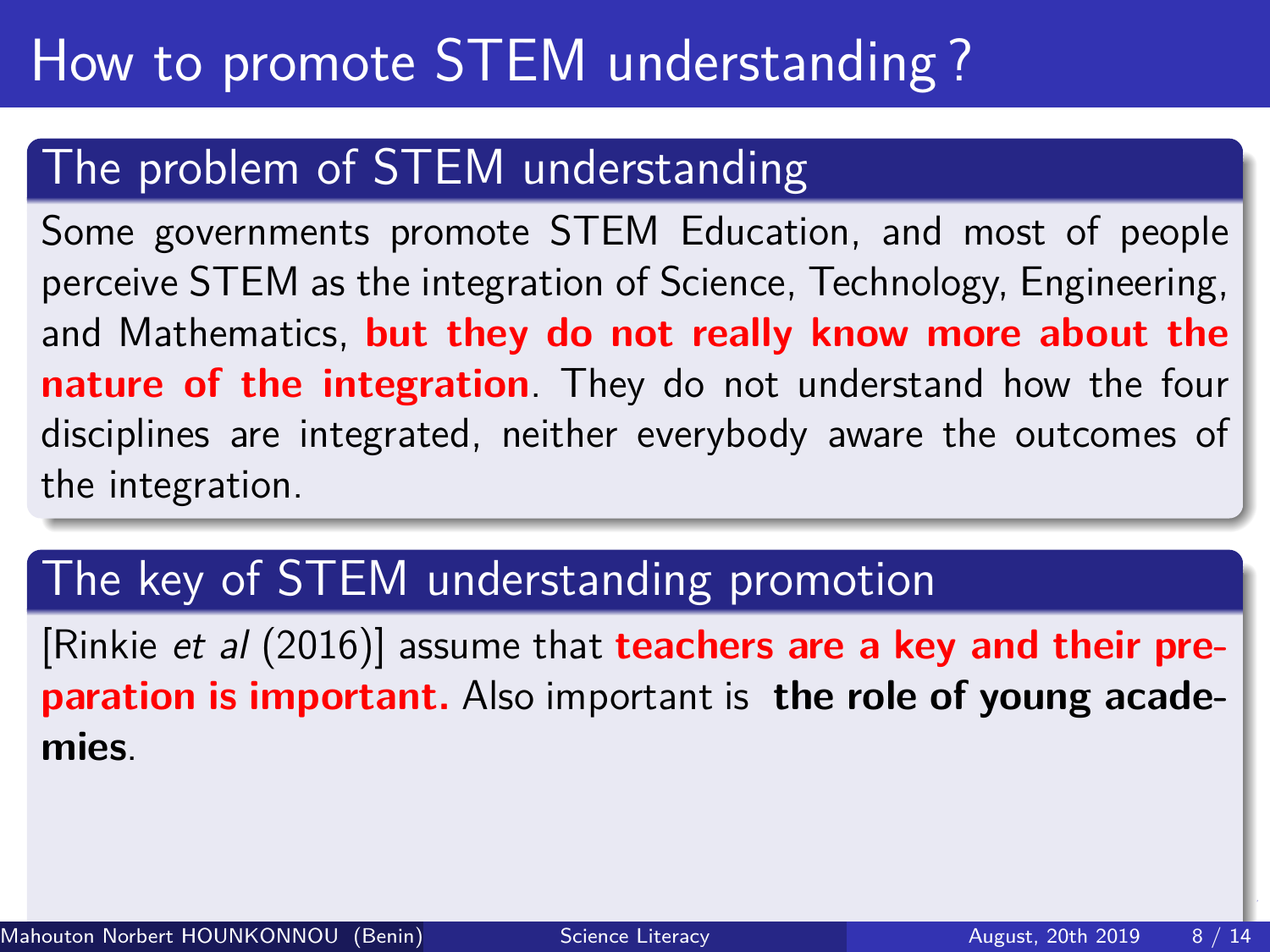#### The problem of STEM understanding

Some governments promote STEM Education, and most of people perceive STEM as the integration of Science, Technology, Engineering, and Mathematics, **but they do not really know more about the nature of the integration**. They do not understand how the four disciplines are integrated, neither everybody aware the outcomes of the integration.

### The key of STEM understanding promotion

[Rinkie et al [\(2016\)\]](#page-46-2) assume that **teachers are a key and their preparation is important.** Also important is **the role of young academies**. **A STEM professional development program is necessary to help teachers understand the nature of integration**, and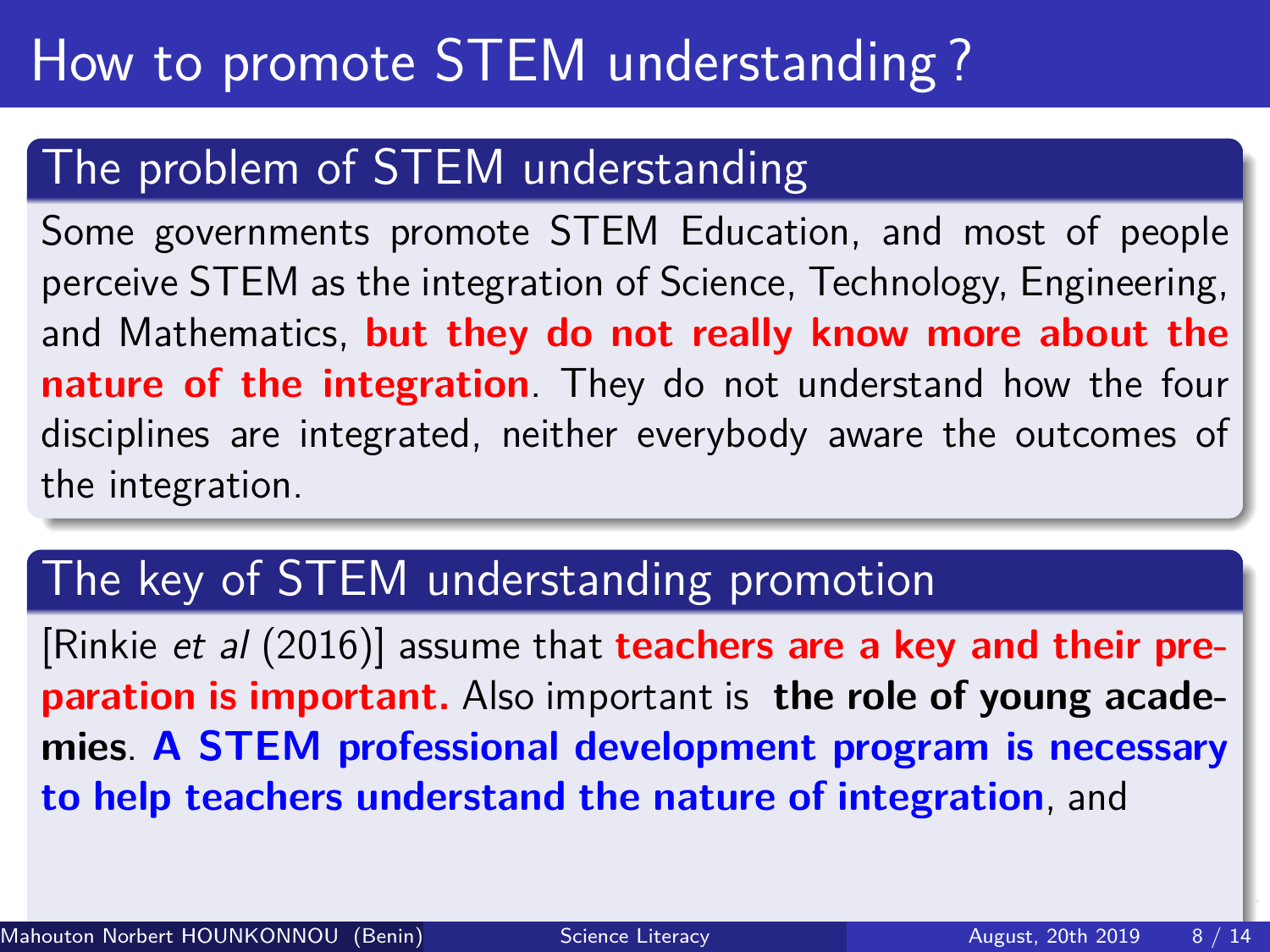#### The problem of STEM understanding

Some governments promote STEM Education, and most of people perceive STEM as the integration of Science, Technology, Engineering, and Mathematics, **but they do not really know more about the nature of the integration**. They do not understand how the four disciplines are integrated, neither everybody aware the outcomes of the integration.

### The key of STEM understanding promotion

[Rinkie et al [\(2016\)\]](#page-46-2) assume that **teachers are a key and their preparation is important.** Also important is **the role of young academies**. **A STEM professional development program is necessary to help teachers understand the nature of integration**, and make explicit the connections between science, technology, engineering, and mathematics [\[Pearson \(2017\)\]](#page-48-3). Mahouton Norbert HOUNKONNOU (Benin) [Science Literacy](#page-0-0) August, 20th 2019 8 / 14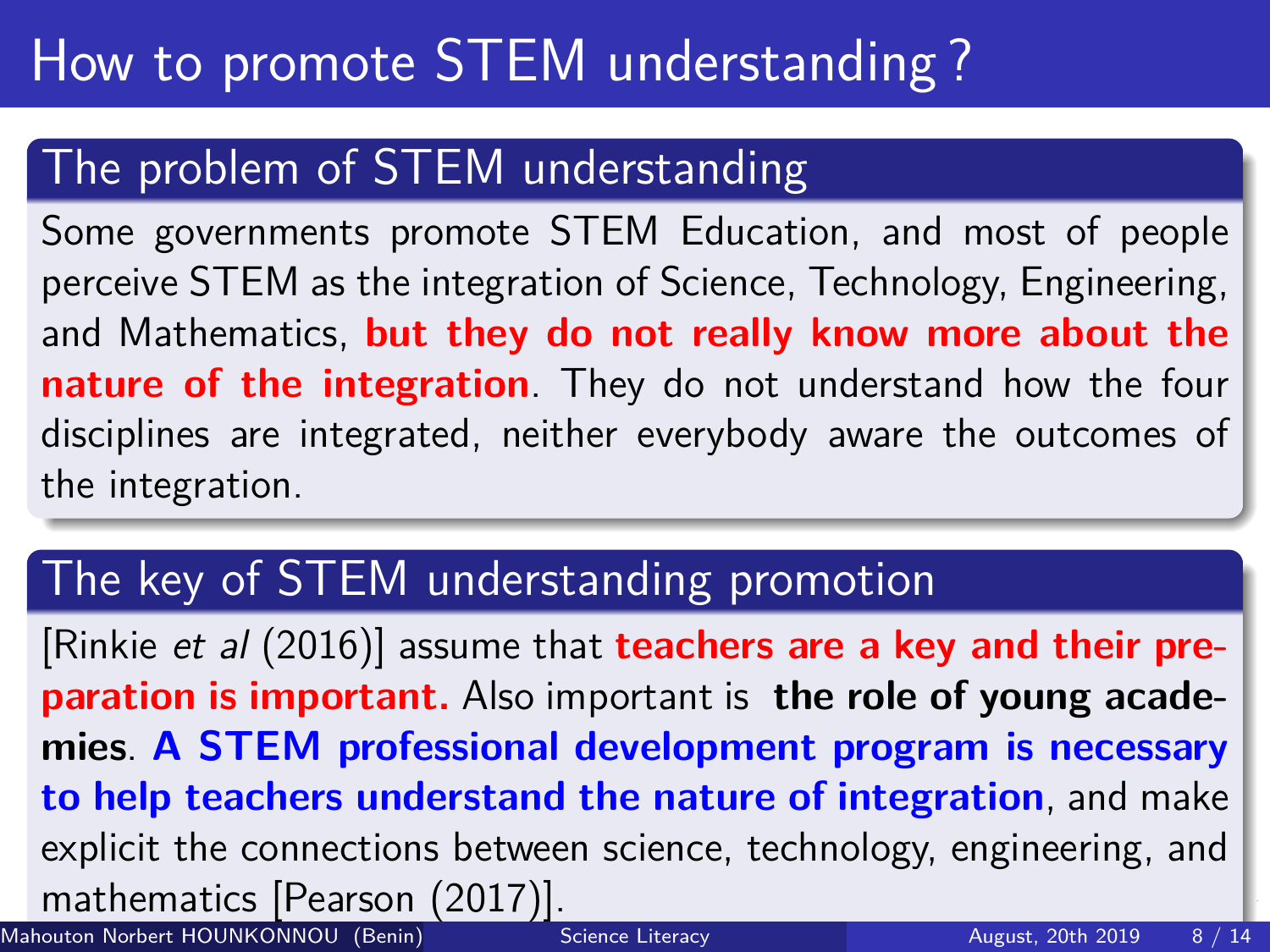Engagement with society across any other wide range of communities and contexts ;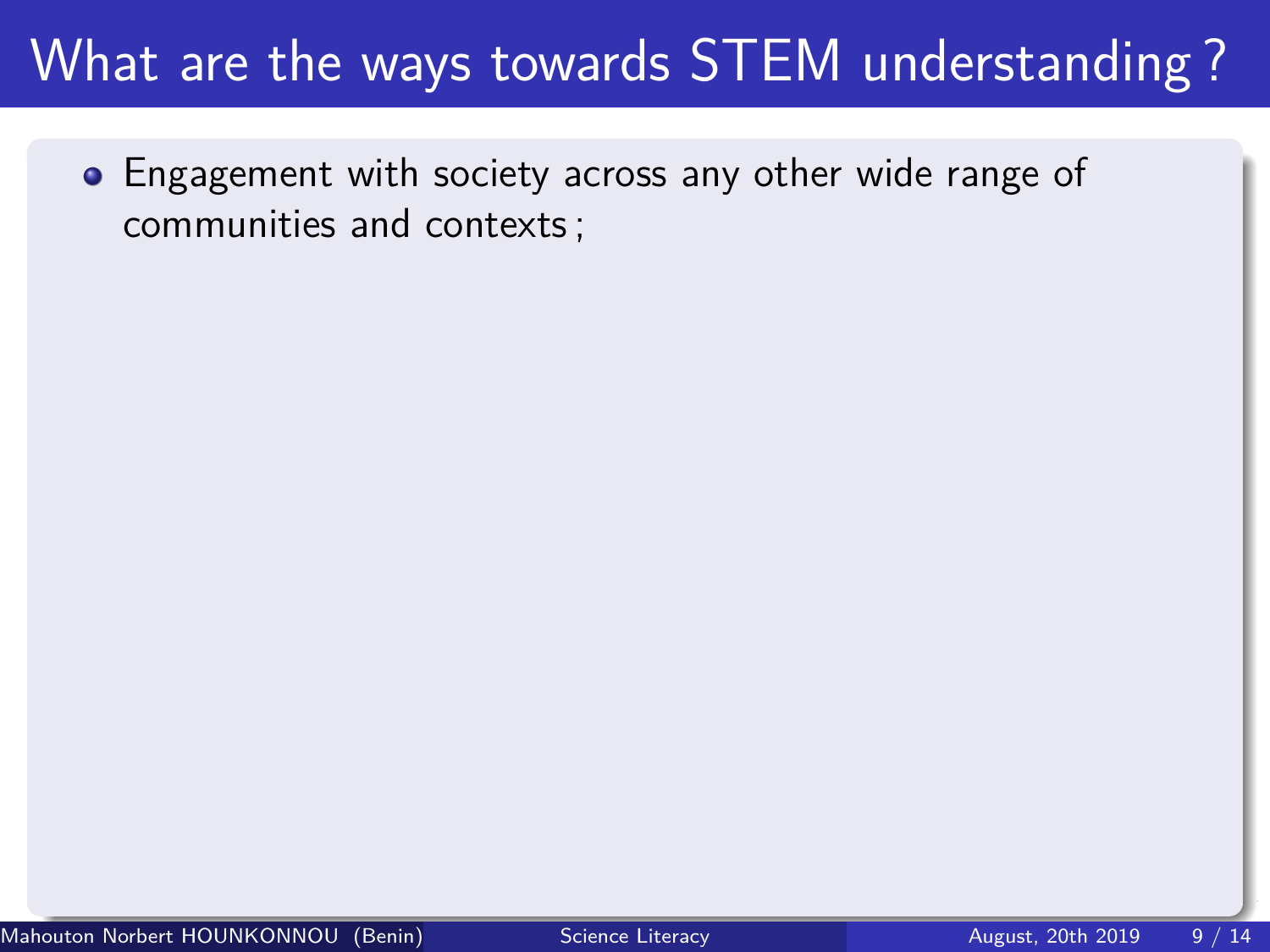- **•** Engagement with society across any other wide range of communities and contexts ;
- **•** Formation of parliamentary science and technology committees and President/Prime Minister's science advisor offices in developing countries ;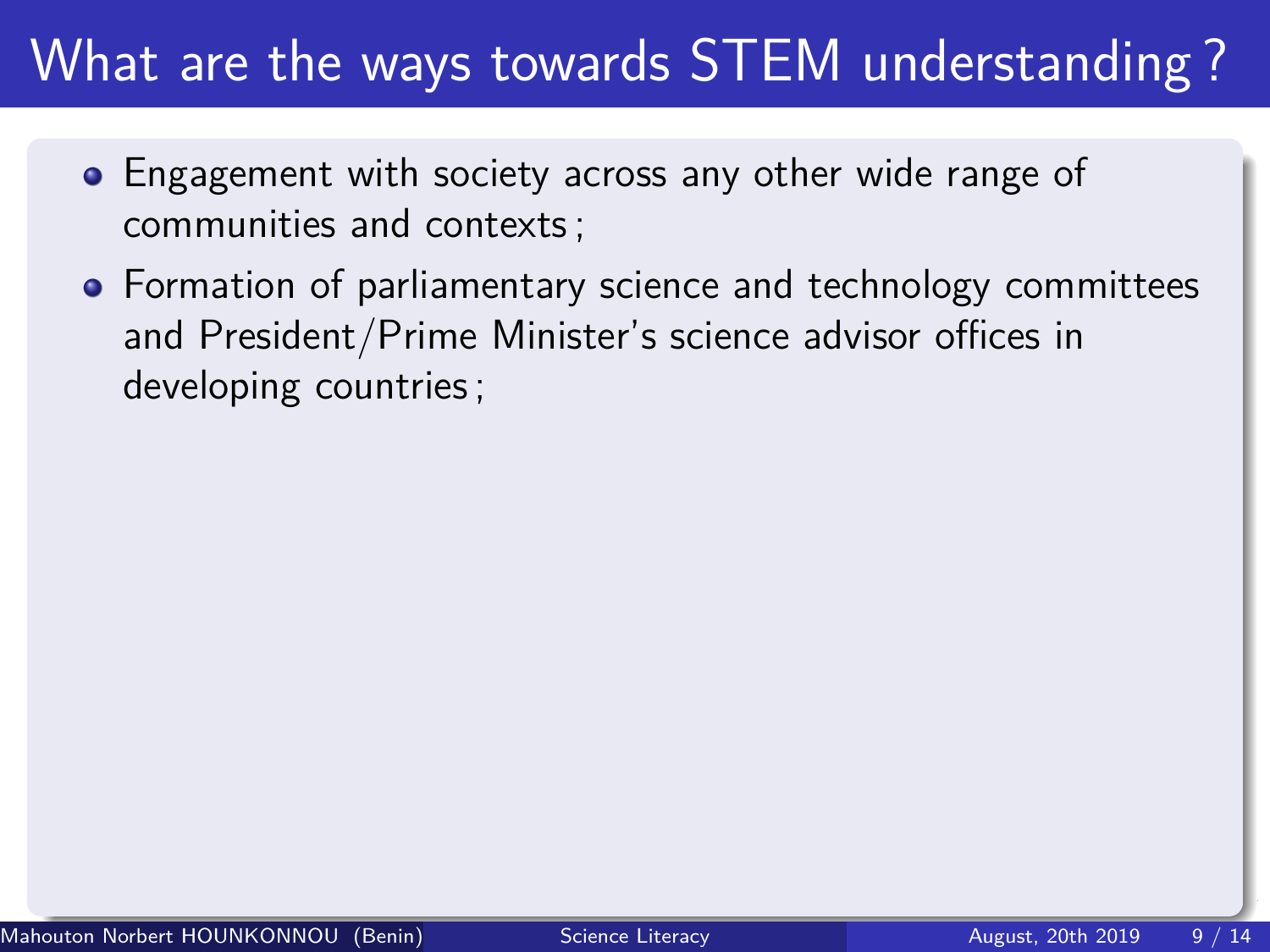- **•** Engagement with society across any other wide range of communities and contexts ;
- **•** Formation of parliamentary science and technology committees and President/Prime Minister's science advisor offices in developing countries ;
- Partnership with the mass media for societal outreach of science and technology ;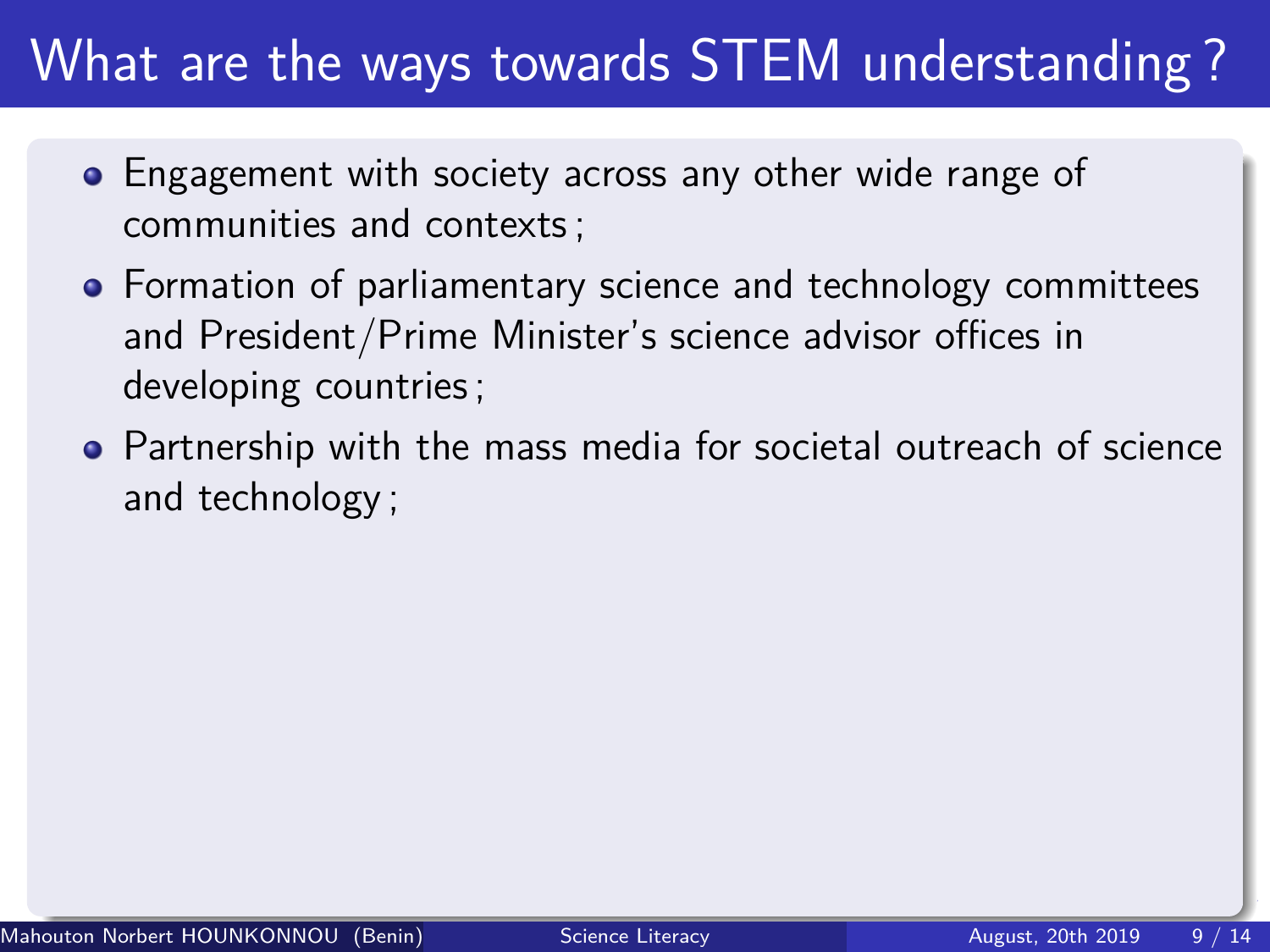- **•** Engagement with society across any other wide range of communities and contexts ;
- Formation of parliamentary science and technology committees and President/Prime Minister's science advisor offices in developing countries ;
- Partnership with the mass media for societal outreach of science and technology ;
- **•** Interaction with social media for direct communication with a wide range of communities ;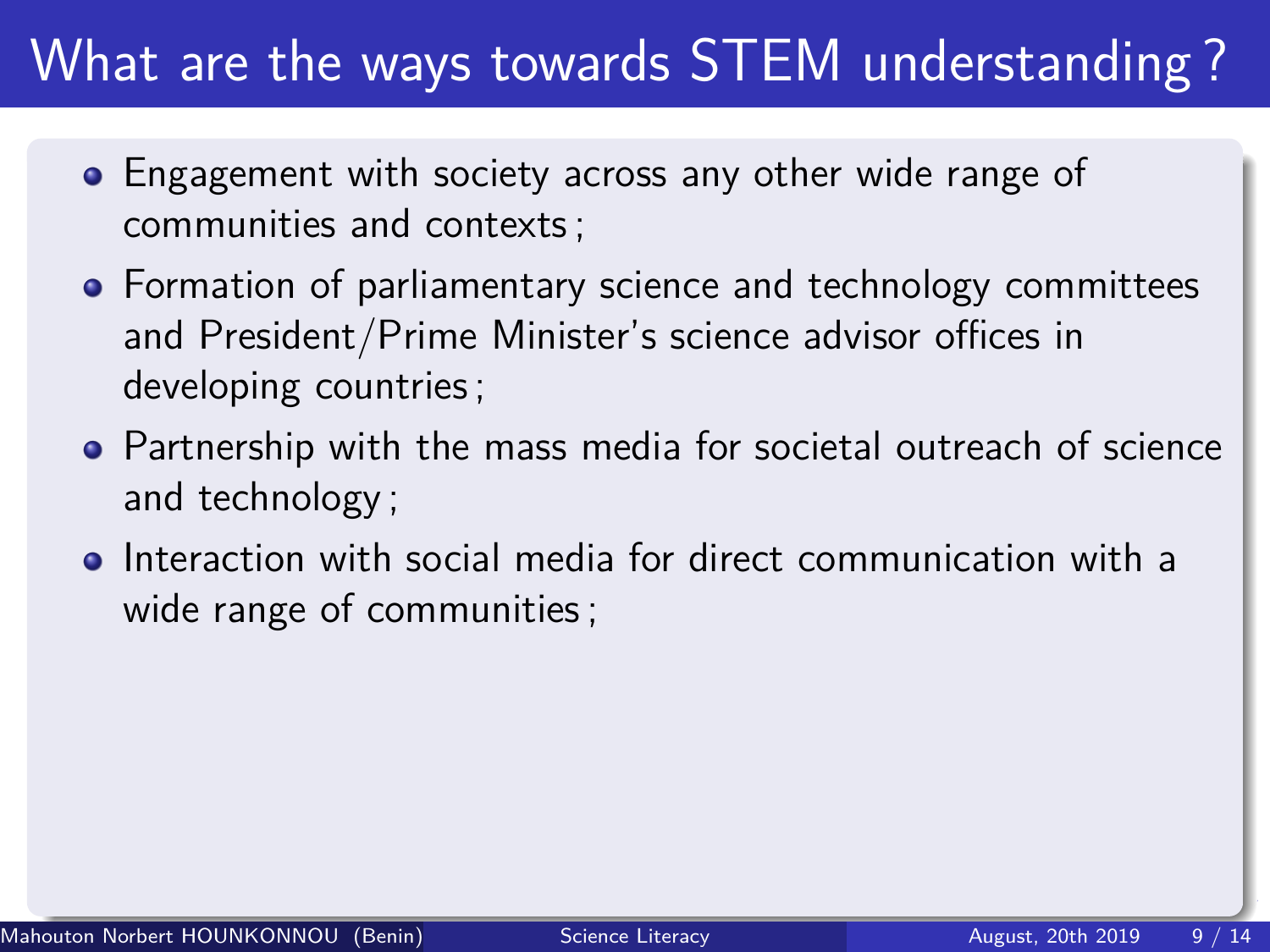- **•** Engagement with society across any other wide range of communities and contexts ;
- Formation of parliamentary science and technology committees and President/Prime Minister's science advisor offices in developing countries ;
- Partnership with the mass media for societal outreach of science and technology ;
- **•** Interaction with social media for direct communication with a wide range of communities ;
- Acquaintance and engagement of the public with debates in science engineering and technology through lectures, presentations and forums, and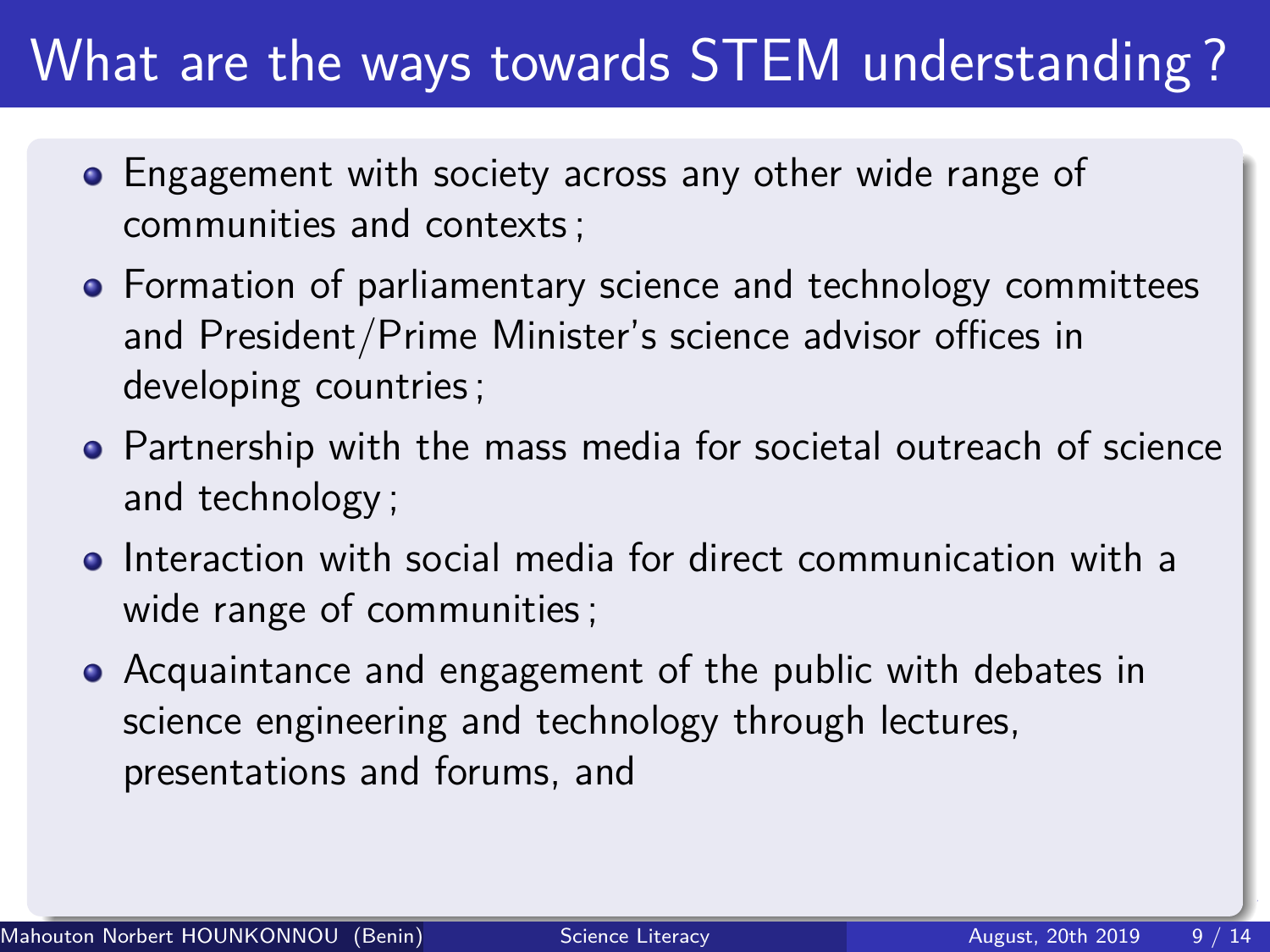- <span id="page-31-0"></span>**•** Engagement with society across any other wide range of communities and contexts ;
- Formation of parliamentary science and technology committees and President/Prime Minister's science advisor offices in developing countries ;
- Partnership with the mass media for societal outreach of science and technology ;
- Interaction with social media for direct communication with a wide range of communities ;
- Acquaintance and engagement of the public with debates in science engineering and technology through lectures, presentations and forums, and
- **Promotion of establishment and engagement with science** museums and science activity centres.

Mahouton Norbert HOUNKONNOU (Benin) [Science Literacy](#page-0-0) August, 20th 2019 9/14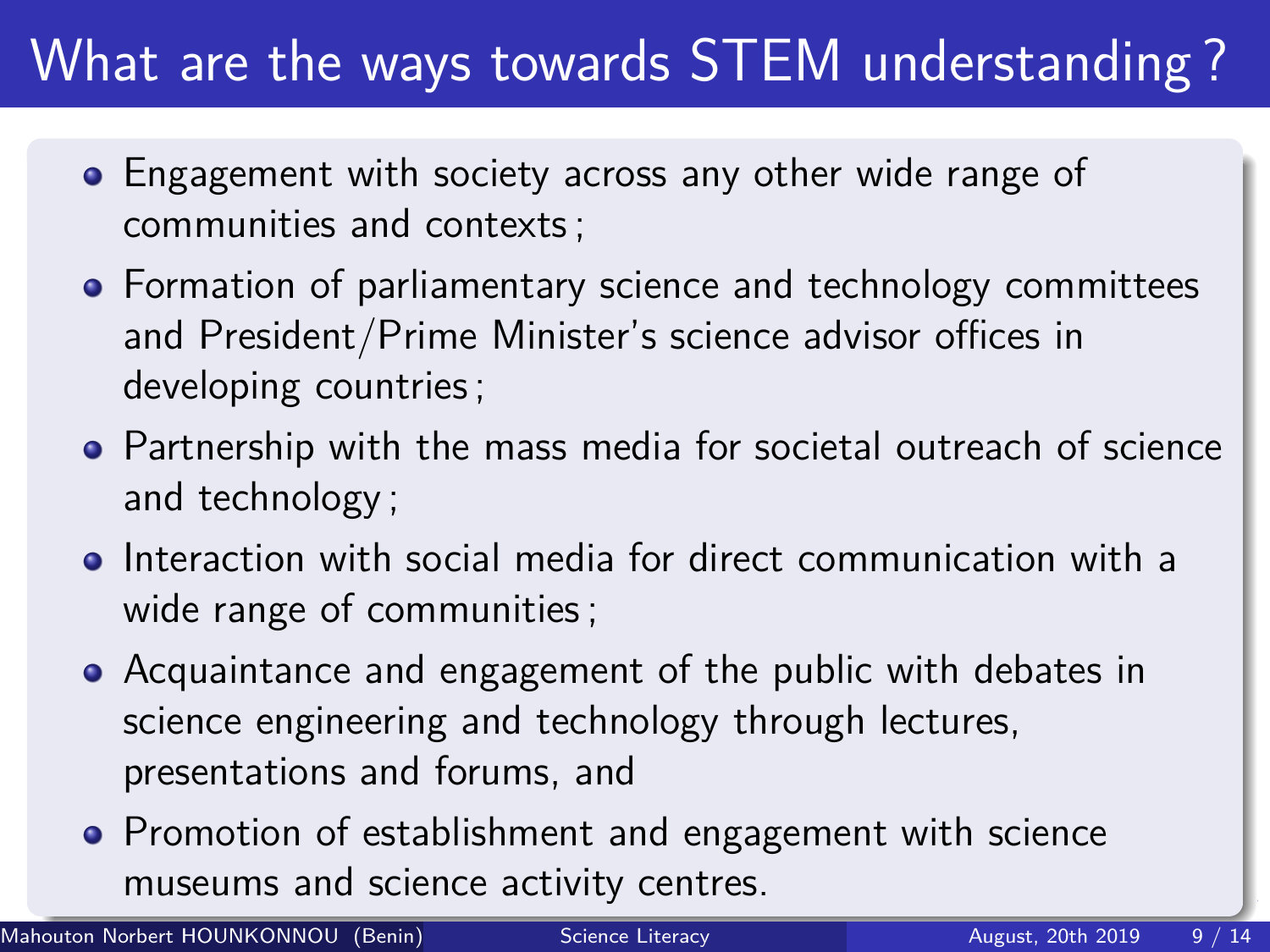#### <span id="page-32-0"></span>Benefit to society

Science literacy promotion will benefit to society as a whole for better economy,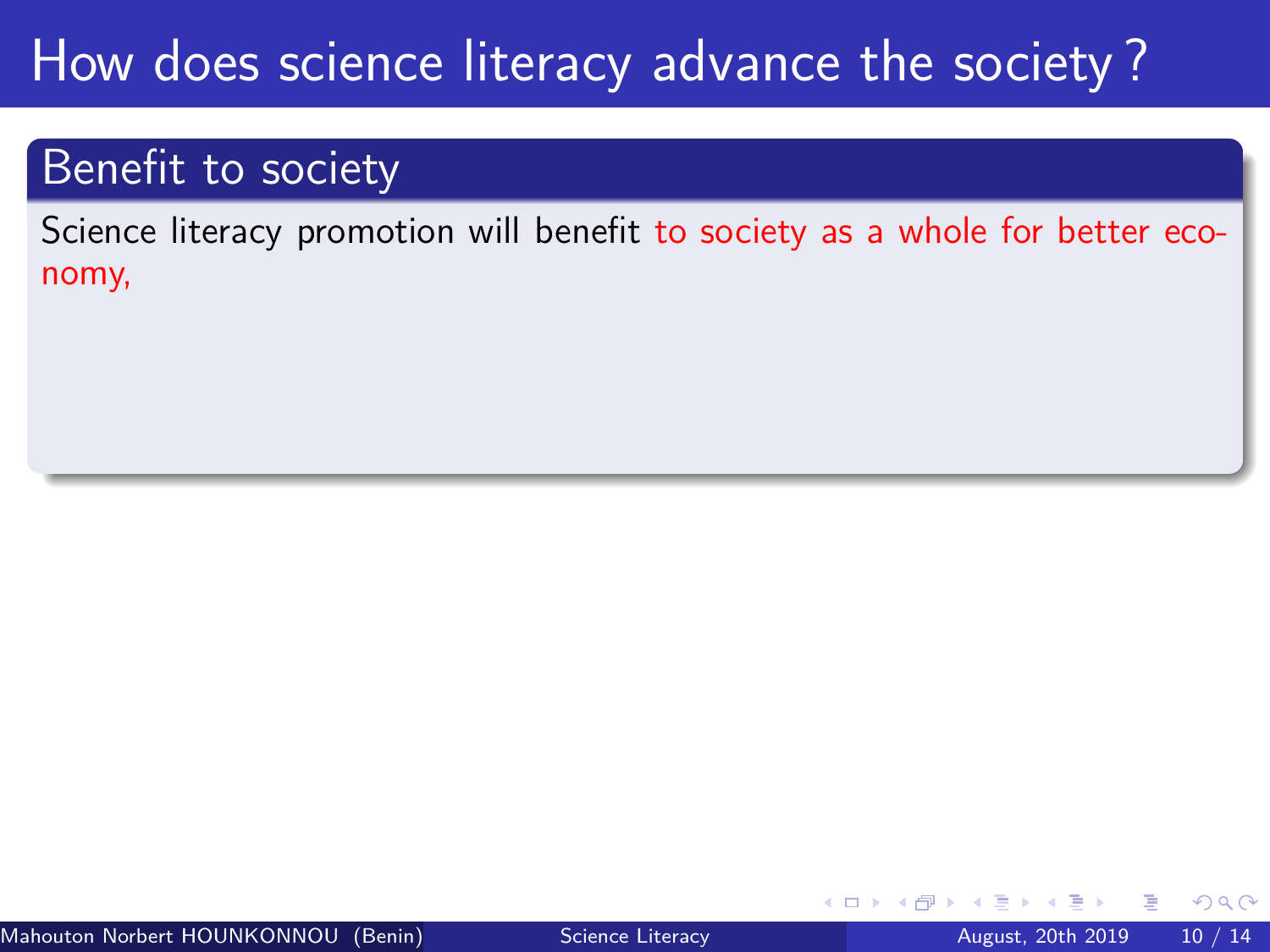#### Benefit to society

Science literacy promotion will benefit to society as a whole for better economy, enrichment of the cultural health of the nation and intellectual life in general, and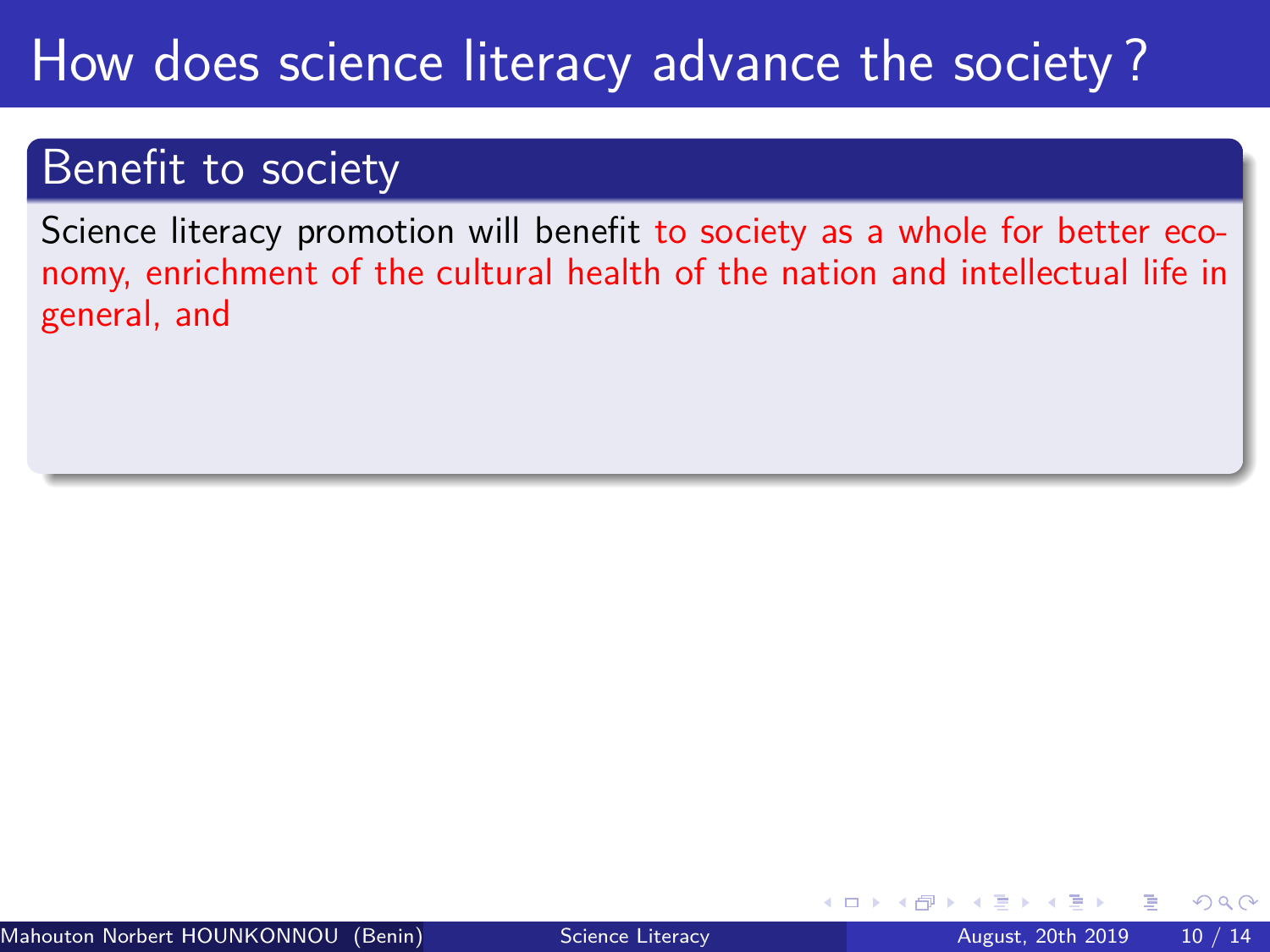#### Benefit to society

Science literacy promotion will benefit to society as a whole for better economy, enrichment of the cultural health of the nation and intellectual life in general, and enhancement of democracy [\[Thomas](#page-46-3) et al. (1987)] ;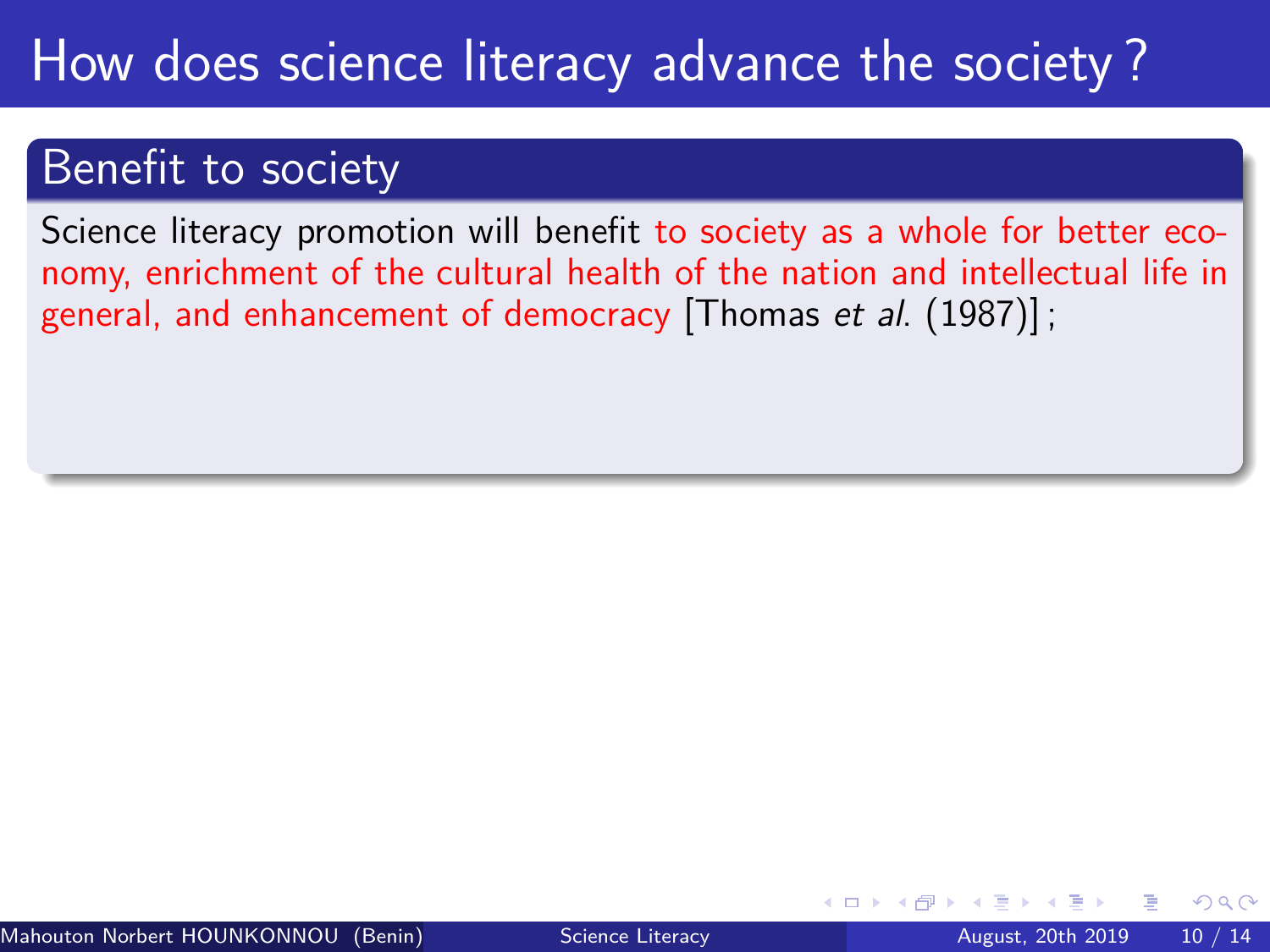#### Benefit to society

Science literacy promotion will benefit to society as a whole for better economy, enrichment of the cultural health of the nation and intellectual life in general, and enhancement of democracy [\[Thomas](#page-46-3) et al. (1987)]; Increased scientific literacy may be thought to promote more democratic decision-making by encouraging people to exercise their democratic rights wisely [\[Hodson \(2008\)\]](#page-47-4).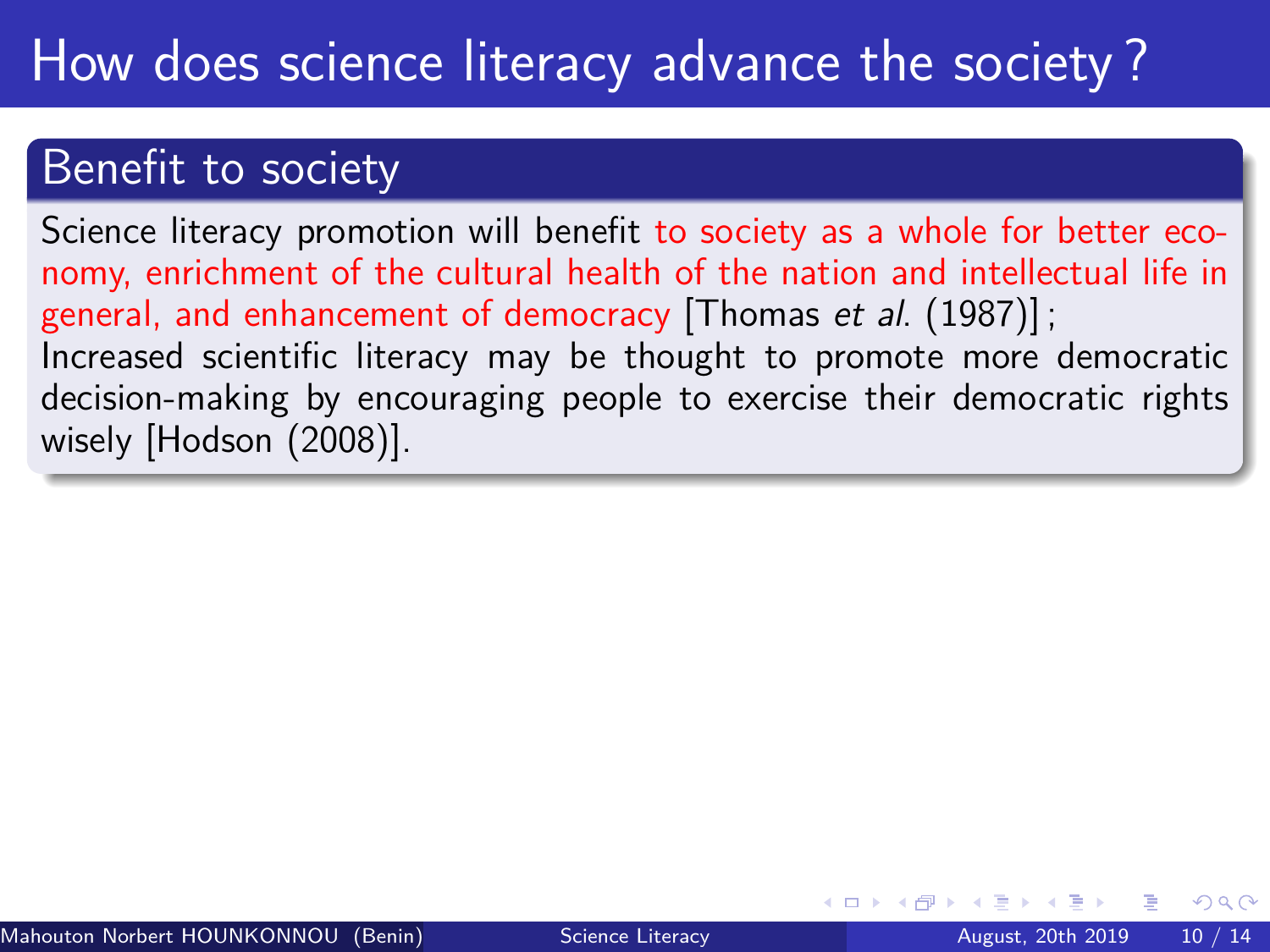#### Benefit to society

Science literacy promotion will benefit to society as a whole for better economy, enrichment of the cultural health of the nation and intellectual life in general, and enhancement of democracy [\[Thomas](#page-46-3) et al. (1987)] ; Increased scientific literacy may be thought to promote more democratic decision-making by encouraging people to exercise their democratic rights wisely [\[Hodson \(2008\)\]](#page-47-4).

### Requirements and conditions

Wise decision-making is the likely outcome of enhanced scientific literacy in the wider community.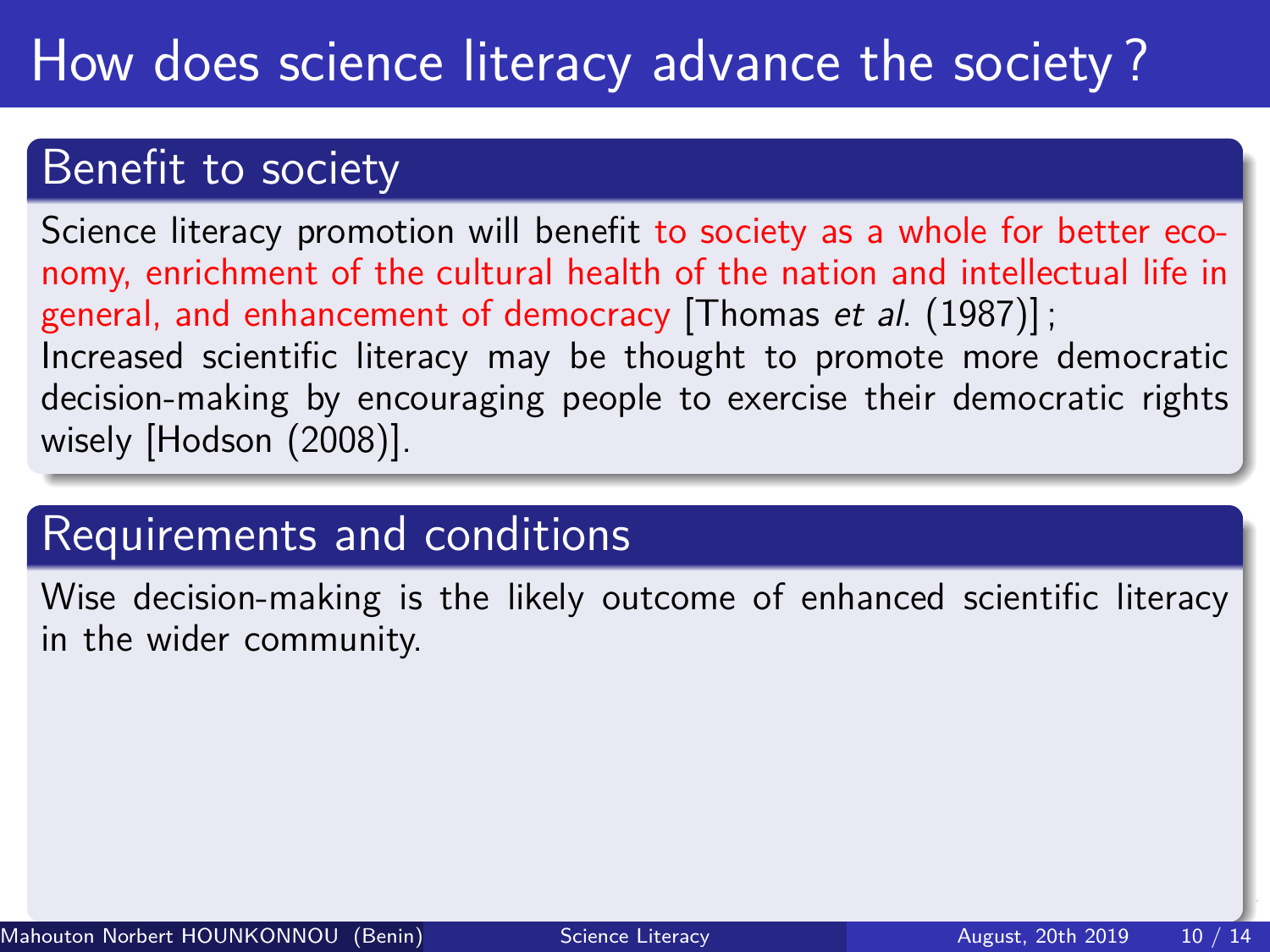#### Benefit to society

Science literacy promotion will benefit to society as a whole for better economy, enrichment of the cultural health of the nation and intellectual life in general, and enhancement of democracy [\[Thomas](#page-46-3) et al. (1987)]; Increased scientific literacy may be thought to promote more democratic decision-making by encouraging people to exercise their democratic rights wisely [\[Hodson \(2008\)\]](#page-47-4).

#### Requirements and conditions

Wise decision-making is the likely outcome of enhanced scientific literacy in the wider community. This depends crucially on how scientific literacy is defined and how it is translated into curriculum practice.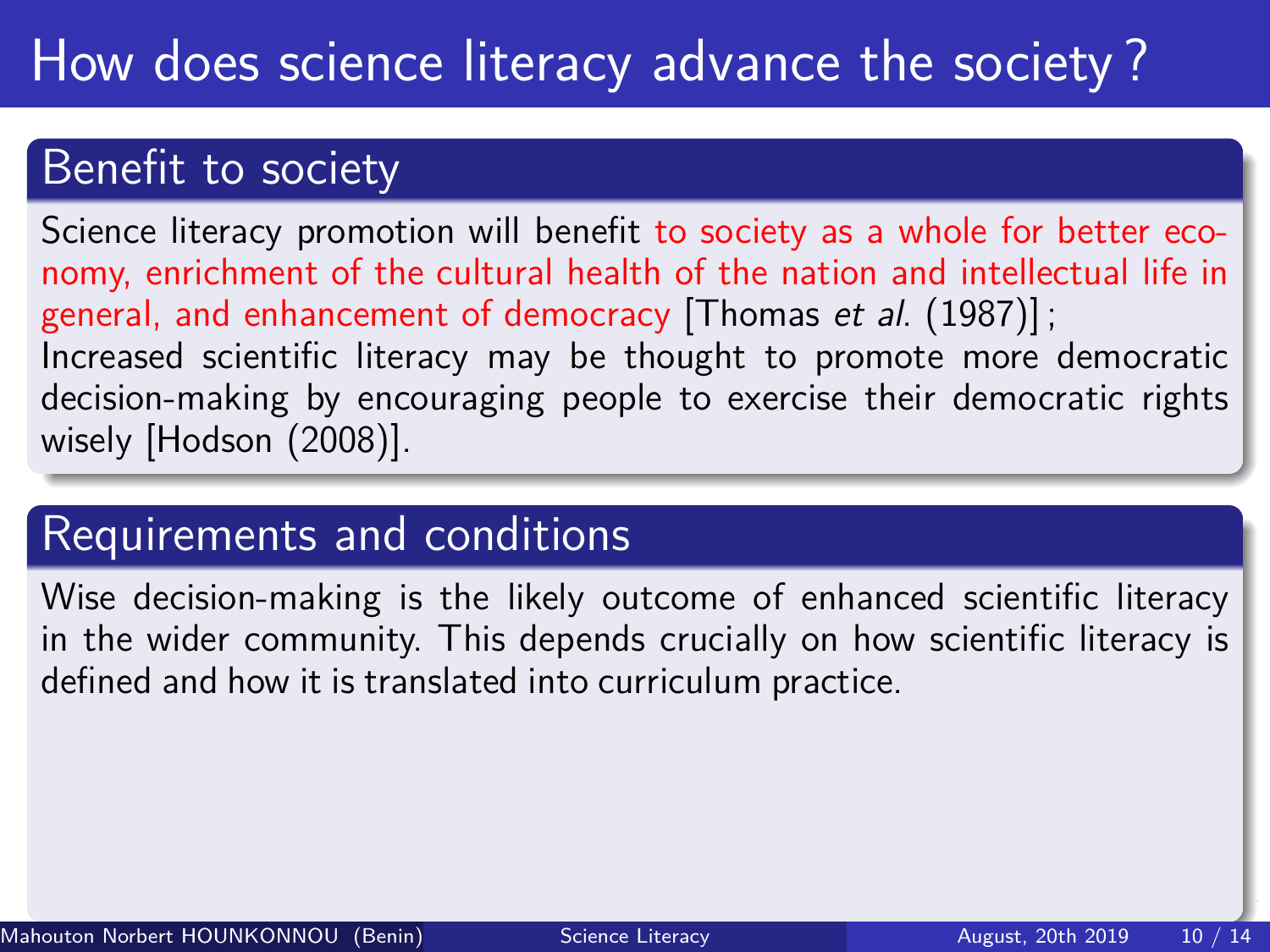#### Benefit to society

Science literacy promotion will benefit to society as a whole for better economy, enrichment of the cultural health of the nation and intellectual life in general, and enhancement of democracy [\[Thomas](#page-46-3) et al. (1987)]; Increased scientific literacy may be thought to promote more democratic decision-making by encouraging people to exercise their democratic rights wisely [\[Hodson \(2008\)\]](#page-47-4).

#### Requirements and conditions

Wise decision-making is the likely outcome of enhanced scientific literacy in the wider community. This depends crucially on how scientific literacy is defined and how it is translated into curriculum practice. To reach this goal, it includes increased numbers of recruits,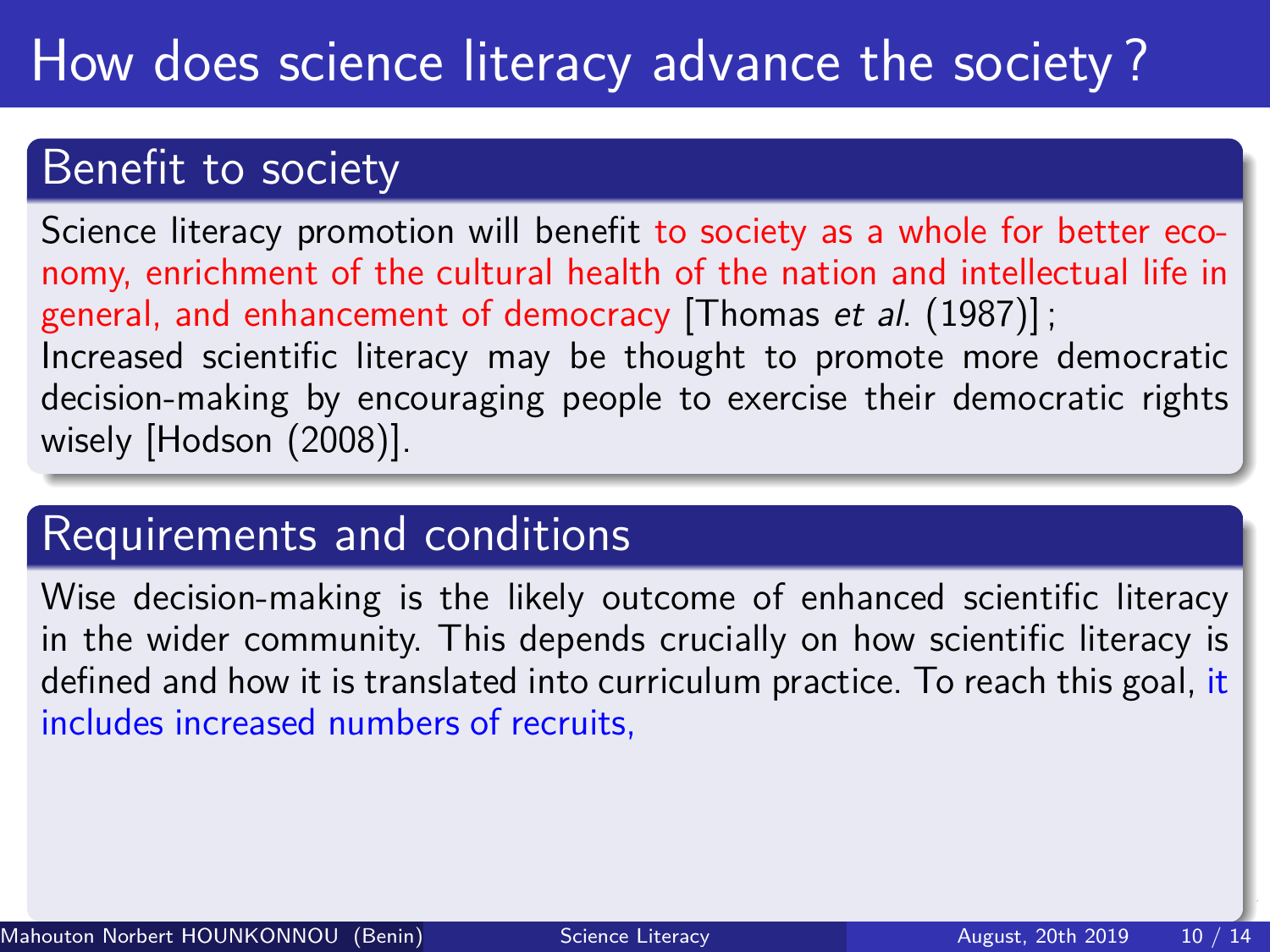#### Benefit to society

Science literacy promotion will benefit to society as a whole for better economy, enrichment of the cultural health of the nation and intellectual life in general, and enhancement of democracy [\[Thomas](#page-46-3) et al. (1987)]; Increased scientific literacy may be thought to promote more democratic decision-making by encouraging people to exercise their democratic rights wisely [\[Hodson \(2008\)\]](#page-47-4).

#### Requirements and conditions

Wise decision-making is the likely outcome of enhanced scientific literacy in the wider community. This depends crucially on how scientific literacy is defined and how it is translated into curriculum practice. To reach this goal, it includes increased numbers of recruits, greater support for scientific research, and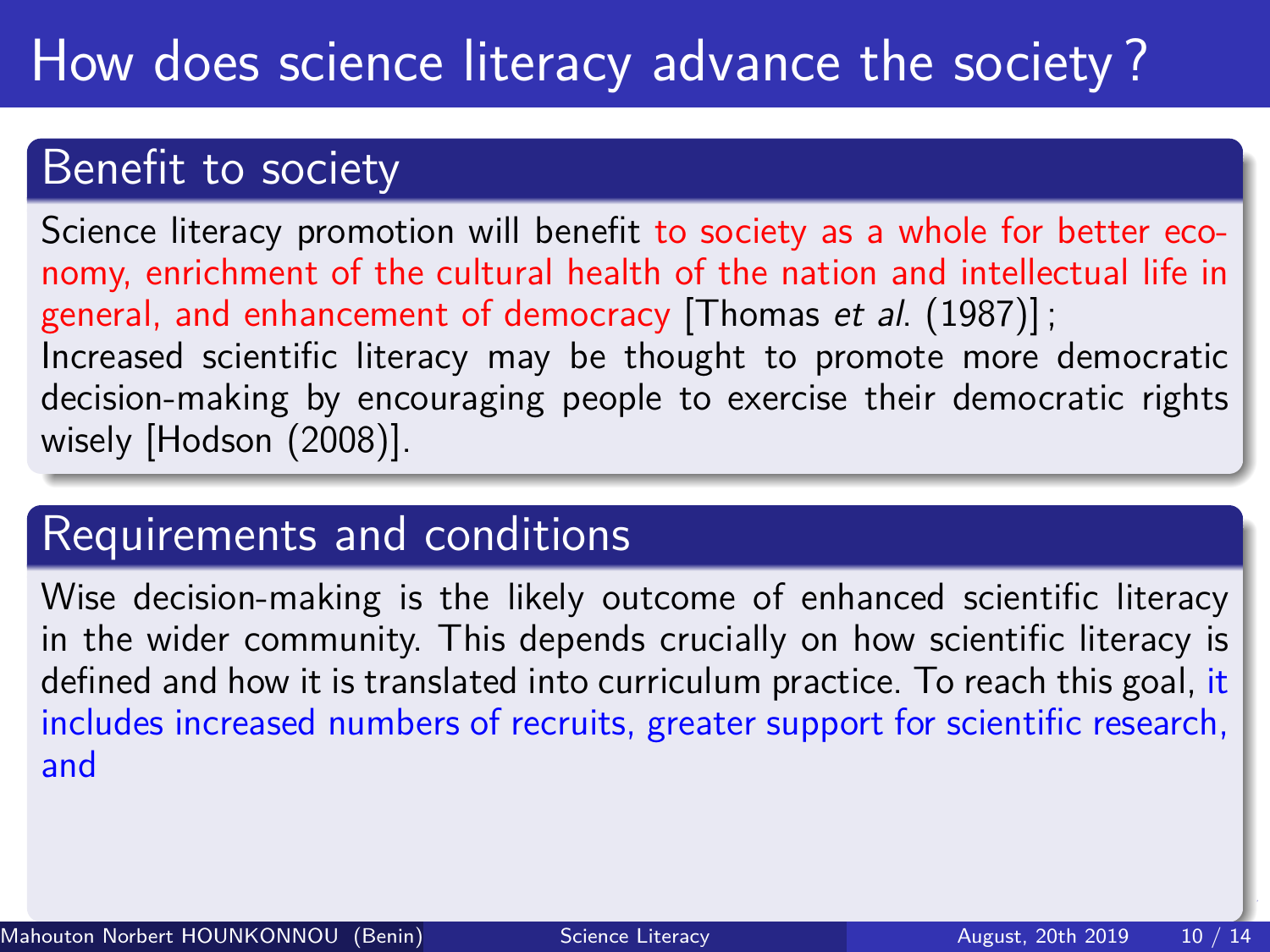#### <span id="page-40-0"></span>Benefit to society

Science literacy promotion will benefit to society as a whole for better economy, enrichment of the cultural health of the nation and intellectual life in general, and enhancement of democracy [\[Thomas](#page-46-3) et al. (1987)]; Increased scientific literacy may be thought to promote more democratic decision-making by encouraging people to exercise their democratic rights wisely [\[Hodson \(2008\)\]](#page-47-4).

#### Requirements and conditions

Wise decision-making is the likely outcome of enhanced scientific literacy in the wider community. This depends crucially on how scientific literacy is defined and how it is translated into curriculum practice. To reach this goal, it includes increased numbers of recruits, greater support for scientific research, and more realistic public expectations of science what means that the public has at least a minimum level of general knowledge about what scientists do [Thomas et al[. \(1987\)\]](#page-46-3).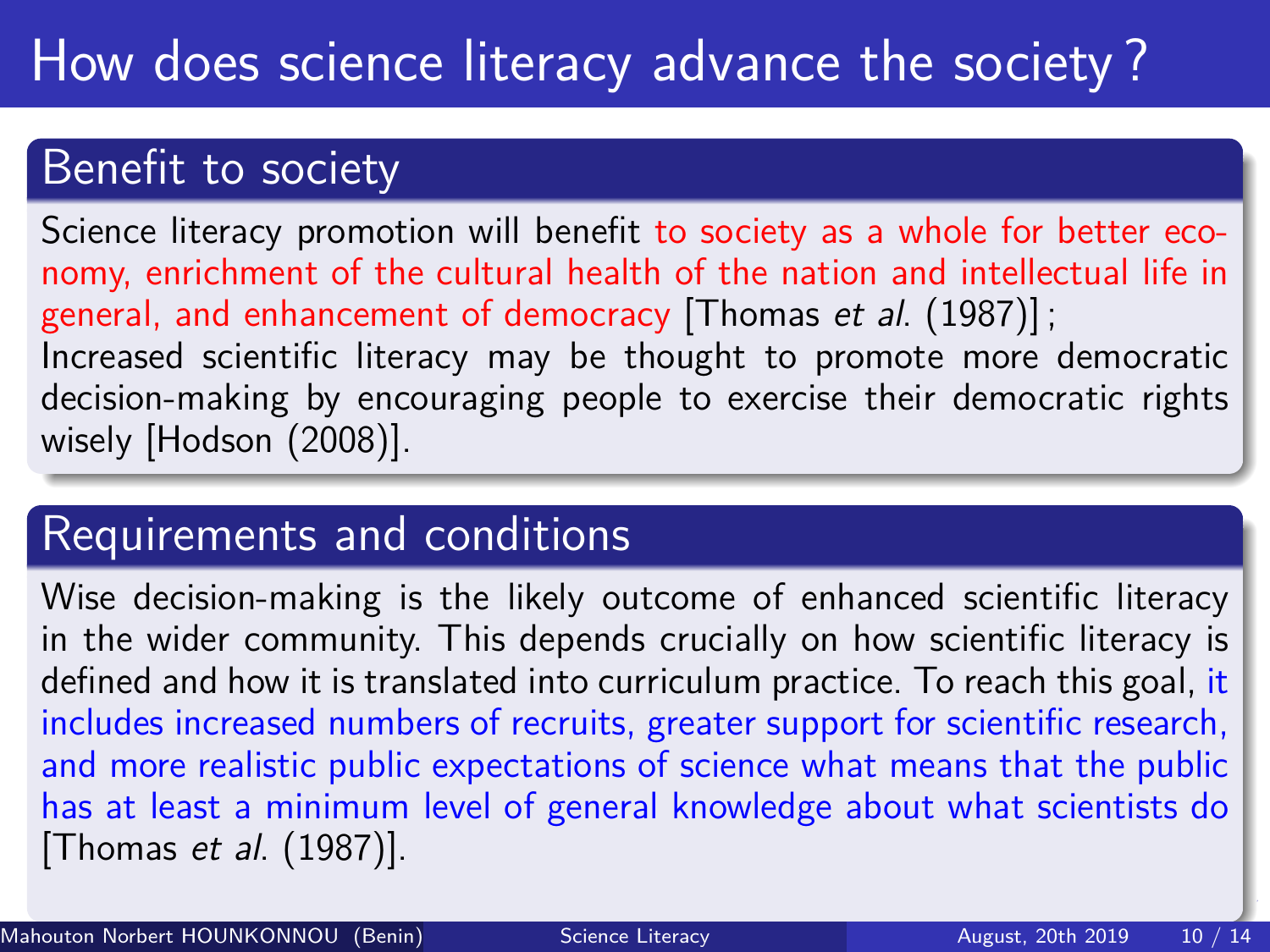#### <span id="page-41-0"></span>Benefit to society

Science literacy promotion will benefit to society as a whole for better economy, enrichment of the cultural health of the nation and intellectual life in general, and enhancement of democracy [\[Thomas](#page-46-3) et al. (1987)]; Increased scientific literacy may be thought to promote more democratic decision-making by encouraging people to exercise their democratic rights wisely [\[Hodson \(2008\)\]](#page-47-4).

### Requirements and conditions

Wise decision-making is the likely outcome of enhanced scientific literacy in the wider community. This depends crucially on how scientific literacy is defined and how it is translated into curriculum practice. To reach this goal, it includes increased numbers of recruits, greater support for scientific research, and more realistic public expectations of science what means that the public has at least a minimum level of general knowledge about what scientists do [Thomas et al[. \(1987\)\]](#page-46-3).

Encourage and engage with international and reg[ion](#page-40-0)[al](#page-42-0) [o](#page-31-0)[r](#page-32-0)[g](#page-41-0)[a](#page-42-0)[n](#page-31-0)[iz](#page-32-0)[a](#page-41-0)[t](#page-42-0)[i](#page-31-0)[o](#page-32-0)[n](#page-41-0)[s.](#page-42-0)

Mahouton Norbert HOUNKONNOU (Benin) [Science Literacy](#page-0-0) August, 20th 2019 10 / 14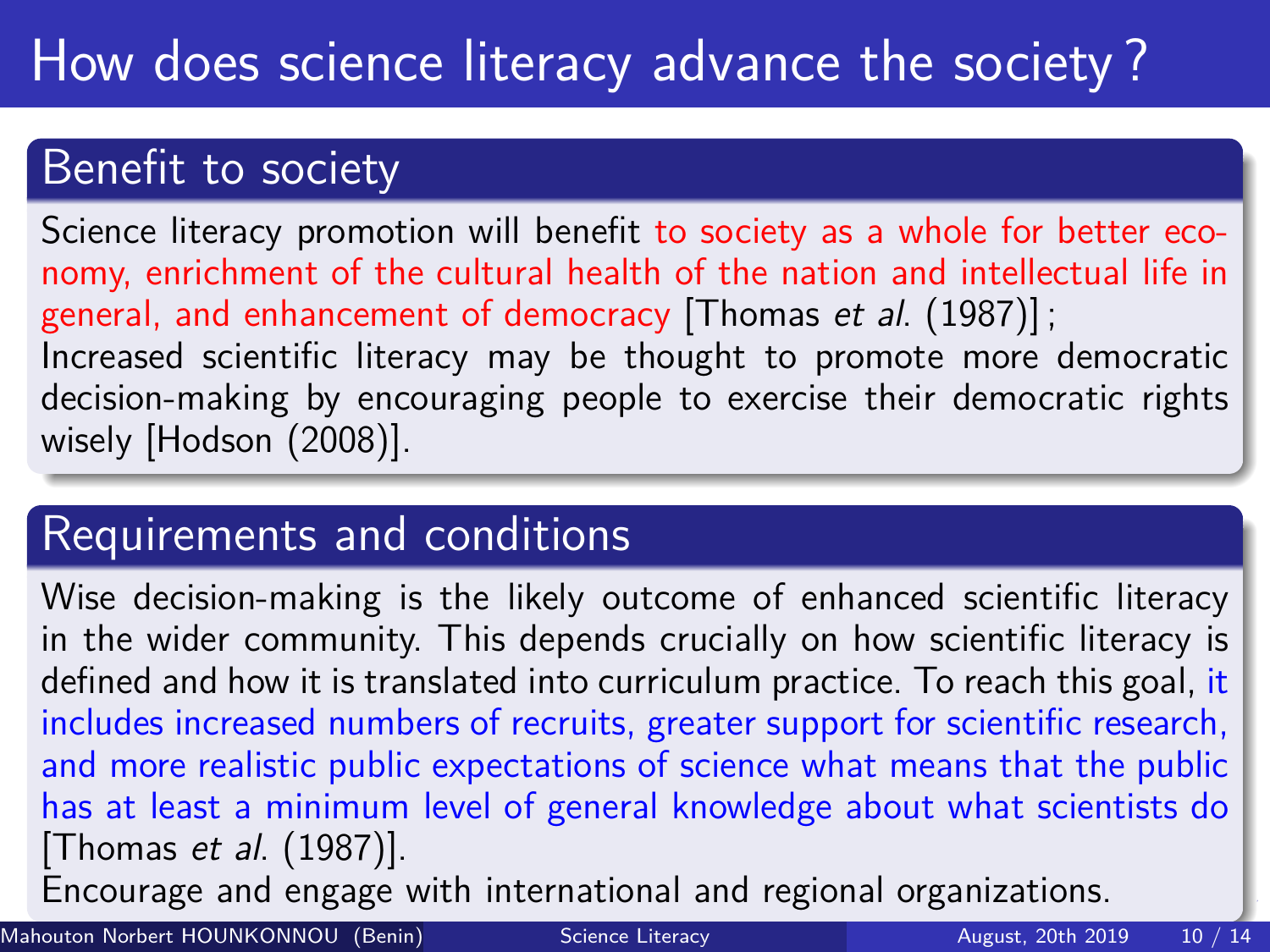<span id="page-42-0"></span>This roundtable will address the following issues :

How to define principles and schedule actions to foster and/or enhance STEM literacy at citizens' and in society ?

 $200$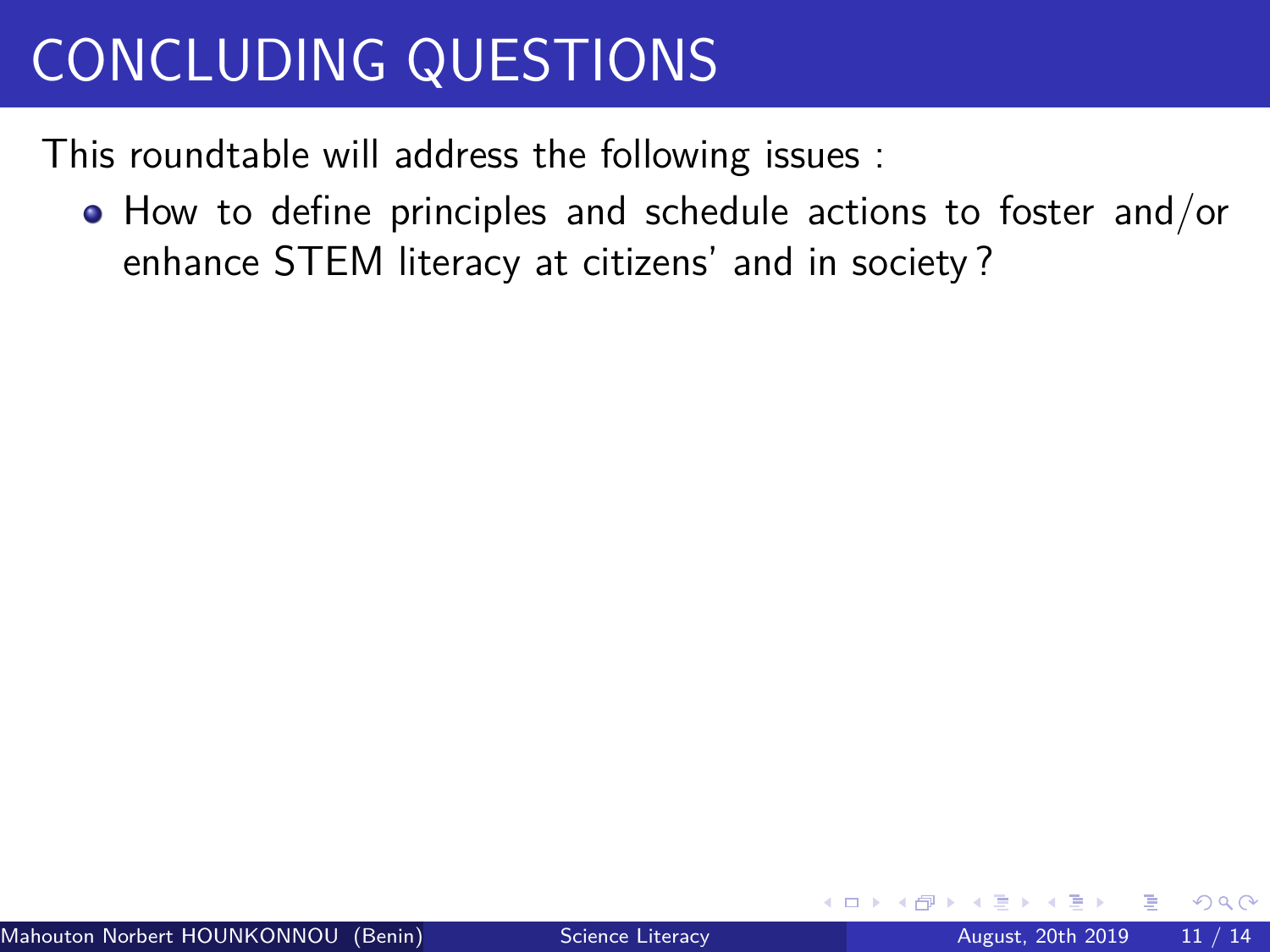This roundtable will address the following issues :

- How to define principles and schedule actions to foster and/or enhance STEM literacy at citizens' and in society ?
- How to fill the STEM literacy gap in the least developed countries, taking advantage of the speed of development of broadband, artificial intelligence, virtual reality and all advances and improvements realized with STEM ?

 $200$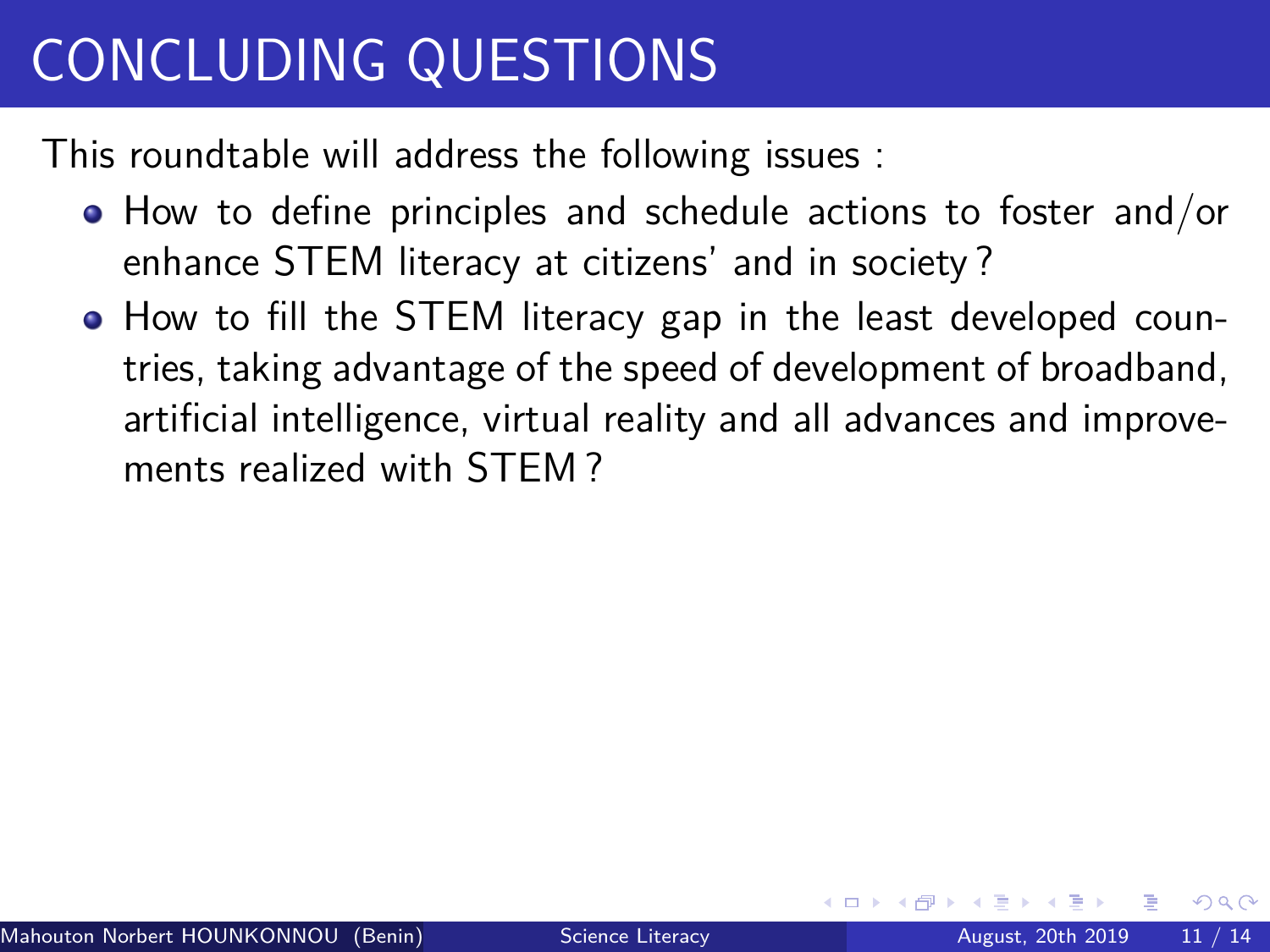<span id="page-44-0"></span>This roundtable will address the following issues :

- How to define principles and schedule actions to foster and/or enhance STEM literacy at citizens' and in society ?
- How to fill the STEM literacy gap in the least developed countries, taking advantage of the speed of development of broadband, artificial intelligence, virtual reality and all advances and improvements realized with STEM ?
- How can the national STEM centres/museums, industry science centres, mobile thematic exhibitions, and other tools and instruments contribute to promote STEM literacy ?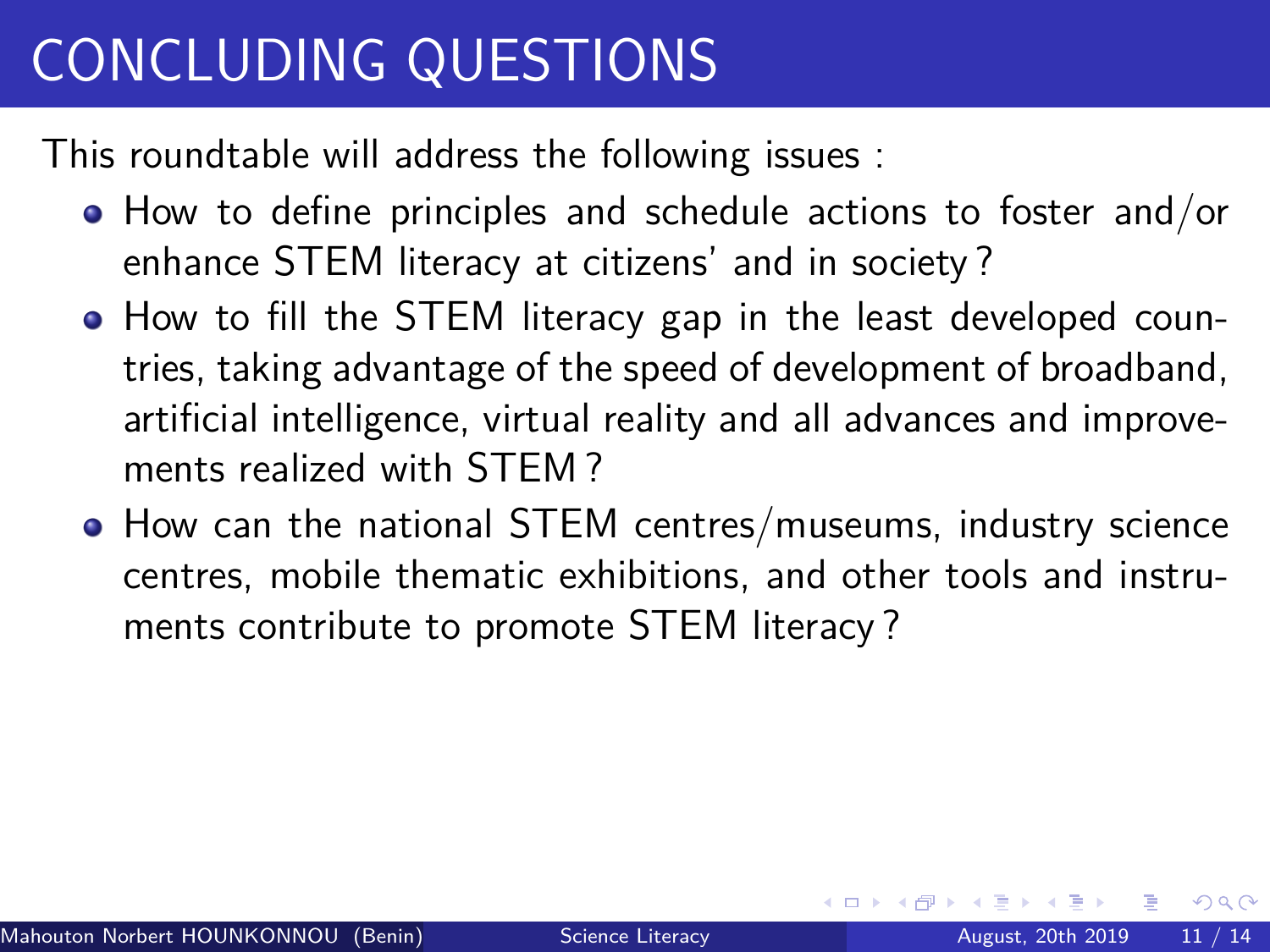<span id="page-45-0"></span>This roundtable will address the following issues :

- How to define principles and schedule actions to foster and/or enhance STEM literacy at citizens' and in society ?
- How to fill the STEM literacy gap in the least developed countries, taking advantage of the speed of development of broadband, artificial intelligence, virtual reality and all advances and improvements realized with STEM ?
- How can the national STEM centres/museums, industry science centres, mobile thematic exhibitions, and other tools and instruments contribute to promote STEM literacy ?
- Do we adequately share and sufficiently exploit existing best practices and possibilities in these fields to improve STEM literacy in our countries and at global level ?

#### THANK YOU FOR YOUR AT[TE](#page-44-0)[N](#page-46-4)[T](#page-41-0)[I](#page-42-0)[O](#page-45-0)[N](#page-41-0)

 $QQ$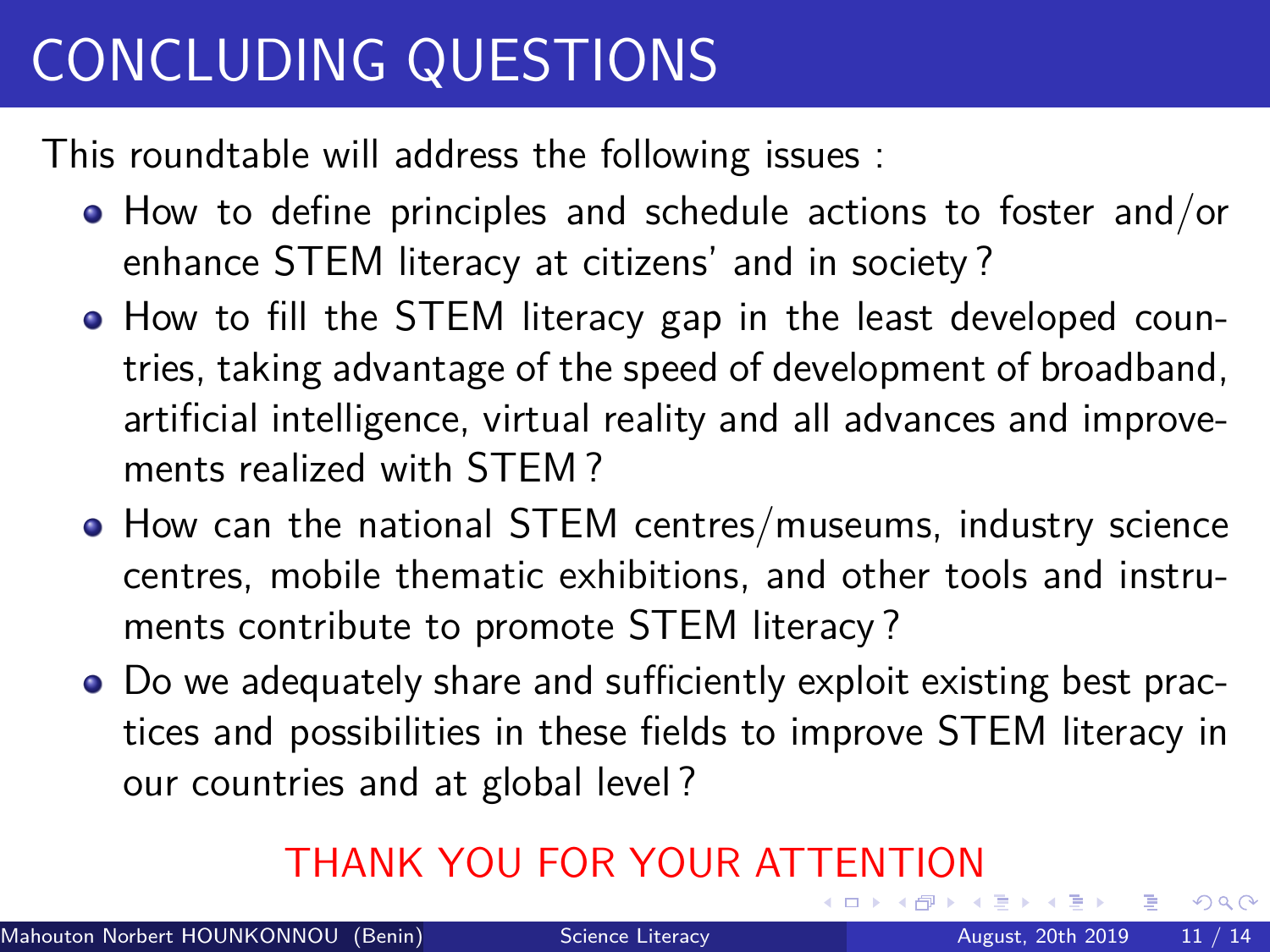# <span id="page-46-4"></span>REFERENCES I

- <span id="page-46-0"></span>Bybee, R. (2010). What is STEM education ? Science, Page 996. 螶 Bybee, R. (2013). The case for STEM education : Challenges and opportunities. Arlington, VA : NSTA Press.
- <span id="page-46-2"></span>C.R. Rinke, W. G.-B. (2016). Characterizing STEM teacher education : Affordances and constraints of explicit STEM preparation for elementary teachers. School Science & Mathematics, Page 300- 309.
- <span id="page-46-1"></span>English, L. (2017). STEM education K-12 : Perspectives on inte-F gration. International Journal of STEM Education, Page 3.
- <span id="page-46-3"></span>F. G. Thomas, J. D. (1987). Why should we promote the public understanding of science ? M. Shortland (Ed), Scientific Literacy Papers, Page 1-14.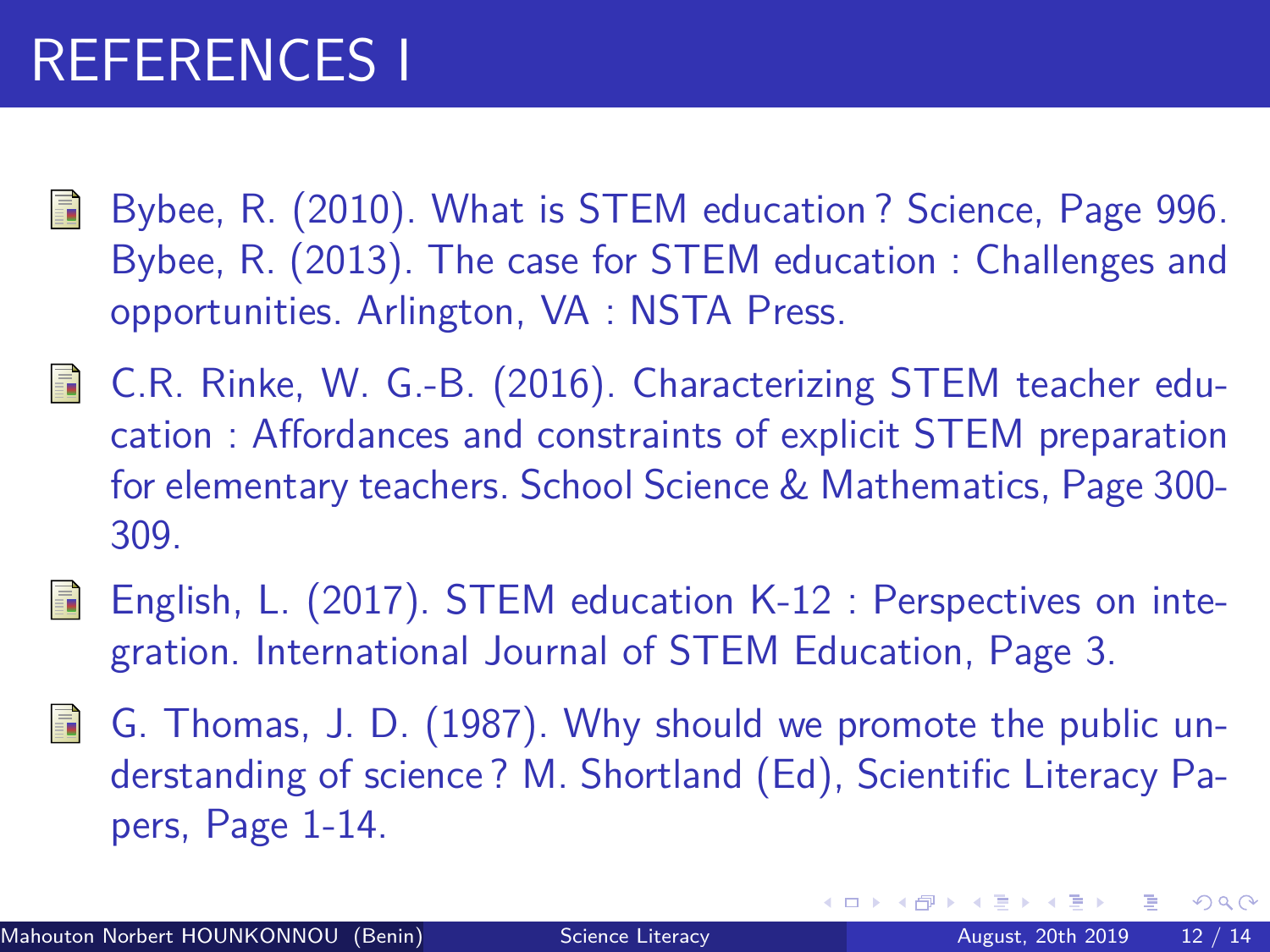# REFERENCES II

- <span id="page-47-4"></span>Hodson, D. (2008). Towards Scientifc Literacy. Rotterdam, The Netherlands : Sense Publishers.
- <span id="page-47-1"></span>J.A. Vasquez, C. S. (2013). STEM lesson essentials, grades 3- 8 : Integrating science, technology, engineering, and mathematics. Portsmouth, HN : Heinemann.
- <span id="page-47-3"></span>Jerry J. Wellington, J. O. (2001). Language and Literacy in Science 量 Education. California : Open University Press.
- <span id="page-47-2"></span>品 M. Stohlmann, T. M. (2011). Impressions of a middle grades STEM integration program. Middle School Journal, Page 32-40.
- <span id="page-47-0"></span>Moomaw, S. (2013). Teaching STEM in the early years : Activities for integrating science, technology, engineering, and mathematics. St. Paul : Redleaf Press.

 $QQ$